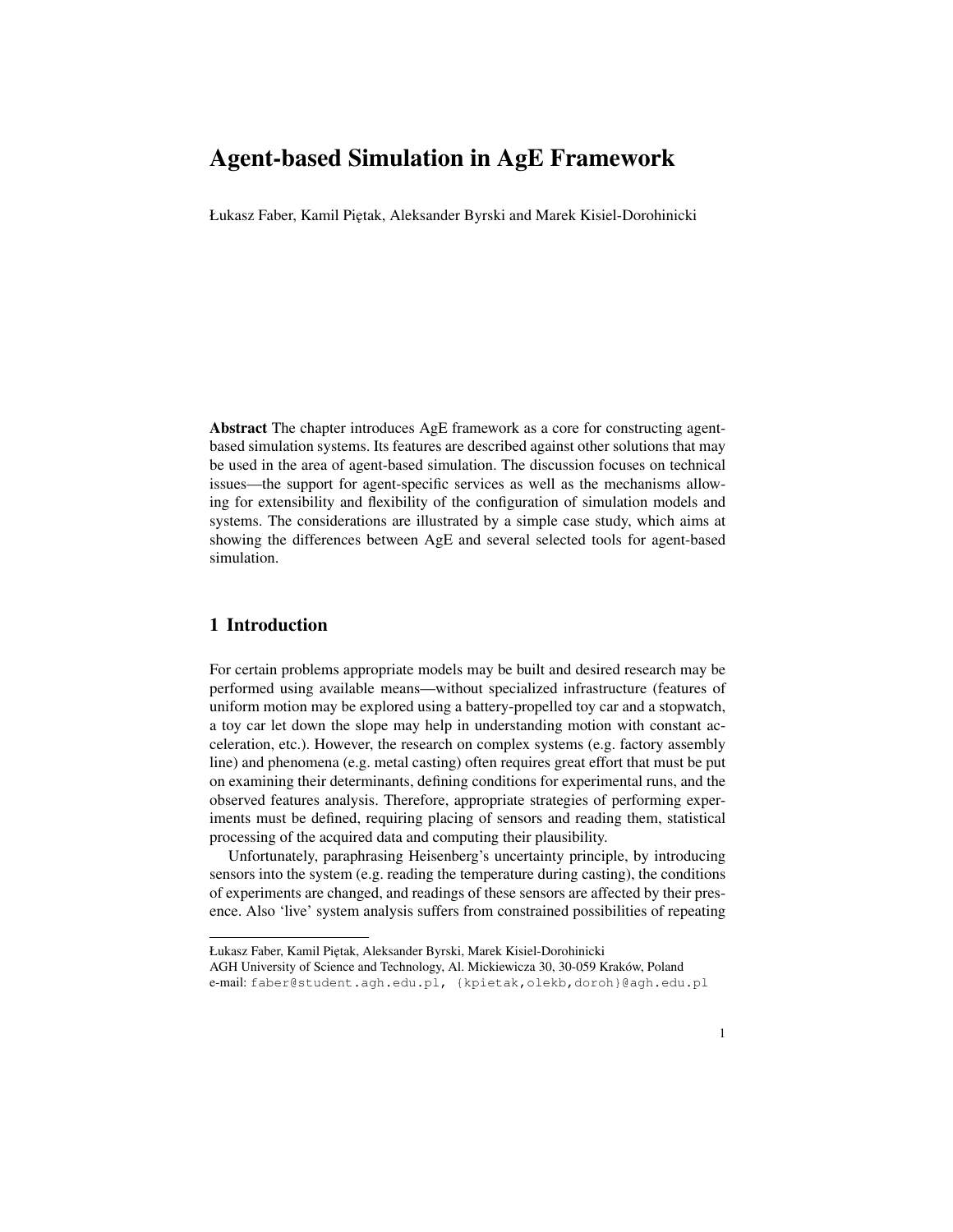the experiments with exactly the same conditions, which is required for statistical processing of acquired data.

Obviously, there exists a possibility of constructing mathematical models, which allow to formalize certain aspects of phenomena under interest, e.g. the process dynamics based on differential equations or Markov chains [24]. Yet such models are usually quite complex and have limited (though non-disputable) applicability in pure theoretical analyses (cf. [8, 23]). Computer-based models and simulations support the researcher with powerful means to create a virtual environment and conduct experiments with a possibility to repeat the simulations under different conditions, generating vast amounts of data ready to be processed statistically for presentation [28]. Thus, appropriately defined simulation may help in understanding systems or phenomena of interest, prior to performing real-life experiments.

As digitial computers are discrete-time machines *per se*, discrete-time simulation becomes a natural way of defining such models and implementing different supporting tools [3]. Since it was possible to generalize typical elements of such models (e.g. objects, events, actions), dedicated software tools became available, most of them proprietary, but several open-source too [22, 19]. At the same time the idea of agency (e.g. [29]) seems well suited for implementation of heterogeneous complex systems simulations, as the globally controlled algorithm is replaced with local perception and interactions among the agent, its neigbours in the environment and the environment itself. The resulting combination of the discrete and agentbased approach constitutes a base for a wide range of simulation systems (see, e.g., [20, 18, 16]).

In the course of this contribution, an agent-oriented framework *AgE* is presented as a tool supporting the construction of distributed simulation systems. The chapter begins with a short review of available discrete-event simulation frameworks. In the next section, the structure and principles of work of *AgE* are presented. The discussion of different features of *AgE* framework shows that it might be interesting and competitive when compared to other available open-source software. In the end, a case study depicting the application of selected frameworks to simulation of simple inter-agent interaction is presented.

## 2 Agent-based simulation frameworks

Among a variety of problems (sociological, biological, etc.) requiring simulation approach there are complex processes observed in populations consisting of a huge number of different, possibly autonomous individuals. For such problems macroscale models may be defined, which allow for understanding the dynamics of the emerged phenomena using appropriate mathematical apparatus, in order to perceive its certain features. Alternatively, mimicking the behaviour of single interacting entities, and observing the emerged phenomena in the whole population may be considered. Such entities, when situated in some environment, capable of perceiving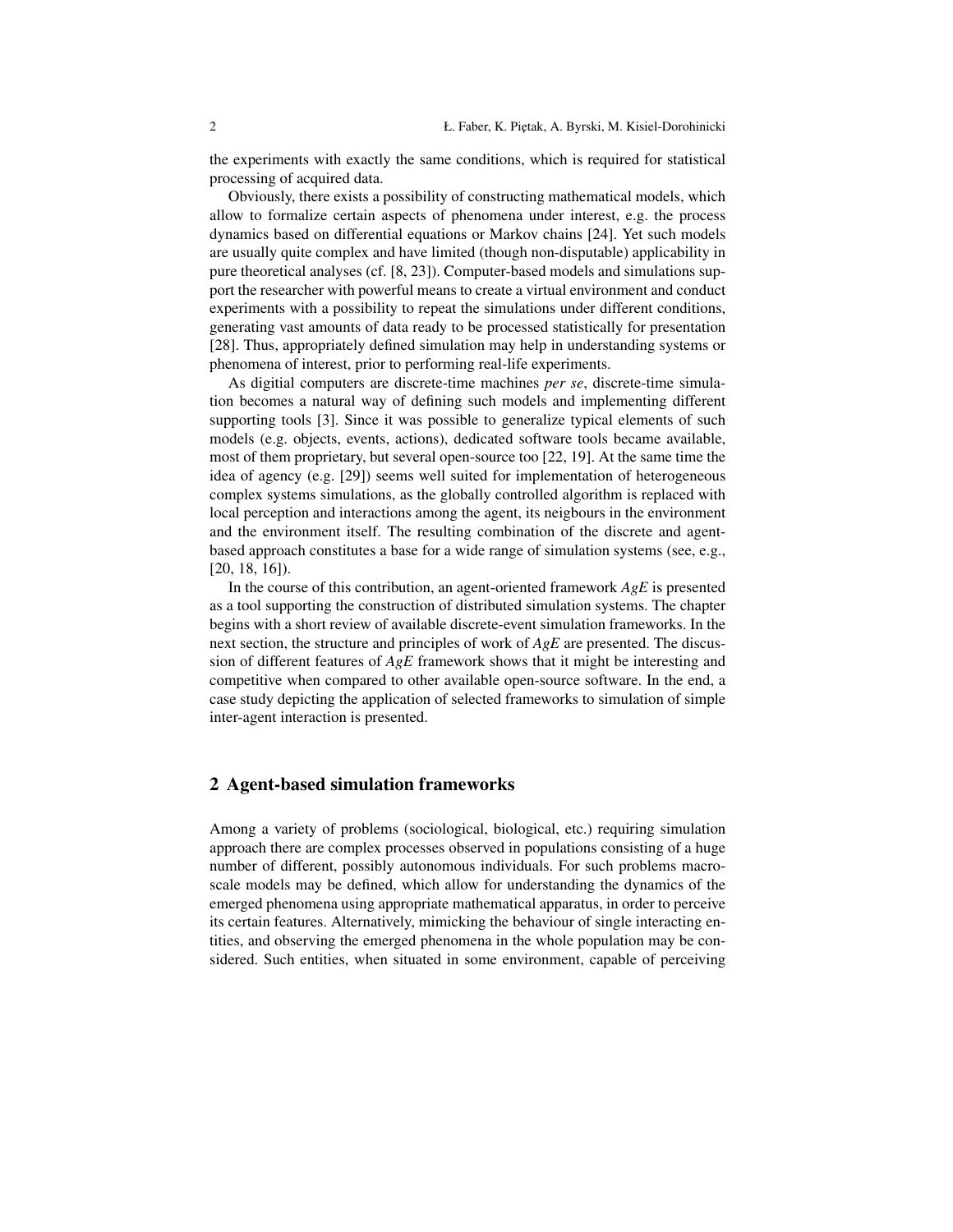the environment, interacting with themselves and the environment fall under the definition of autonomous agents [29].

Agency brings many improvements into the world of simulation, following the idea of decentralisation of control. Each agent may be autonomous, differently configured, utilising different means of discovering the features of the environment and its neighbours, utilising different algorithms and performing different actions in the system. Because of these, interesting added value may be taken for granted: building complex systems consisting of different, interacting beings will be natural when referring to agents as simulation objects.

As an example, one may consider economic modelling, which can, take into account new and, arguably, more precise characterisations of human beings. This way of modelling economic agents may become an alternative to more traditional mathematical models employed in economics. Those traditional descriptions of human beings normally exclude, for the sake of tractability, fundamental aspects such as qualitative descriptions of the agents' goals and intentions, beliefs and other attributes of human reasoning (e.g., bounded rationality) [26].

To recapitulate: the use of agents opens up new possibilities to introduce models very close to their real equivalents. At the same time the approach of agent-based simulation, because of its inherent logical decomposition and decentralisation of control, allows for building models featuring high flexibility and extensibility. Obviously all these features must be supported by dedicated software tools.

# *2.1 Technical issues*

In agent-based simulation the problem of synchronisation of autonomous entities, usually acting in parallel becomes of vast importance. Classical issues known from the parallel programming [1], such as deadlocks or starvation must be avoided, that becomes a non-trivial task when considering simulations consisting of hundreds or even milions of agents. Technical problems would arise if the agents were implemented as independent threads, especially in large systems, involving distributed processing. Far better seems to inverse the problem of synchronisation, by following so called *phase simulation* approach [21] in which there exists a synchronisation mechanism shared by a group of agents, which takes care of letting each regular agent (taking part in the simulation) do some activities (e.g., perform some query on the system state, change its state, register some action to be later performed by the synchronisation mechanism. In this way, complex parallel programming is changed into a kind of 'round robin' technique that does not pose problems in perceiving parts of the simulation as still autonomous (and acting in parallel, in, *nomen omen*, simulated way). Because of that, agent-based discrete-time simulation frameworks gained the attention of the authors.

Following the requirements of agency, other technical issues influencing the implementation should be considered, to make possible construction (or adaptation) of general-purpose agent-based simulation frameworks fulfilling the user's needs: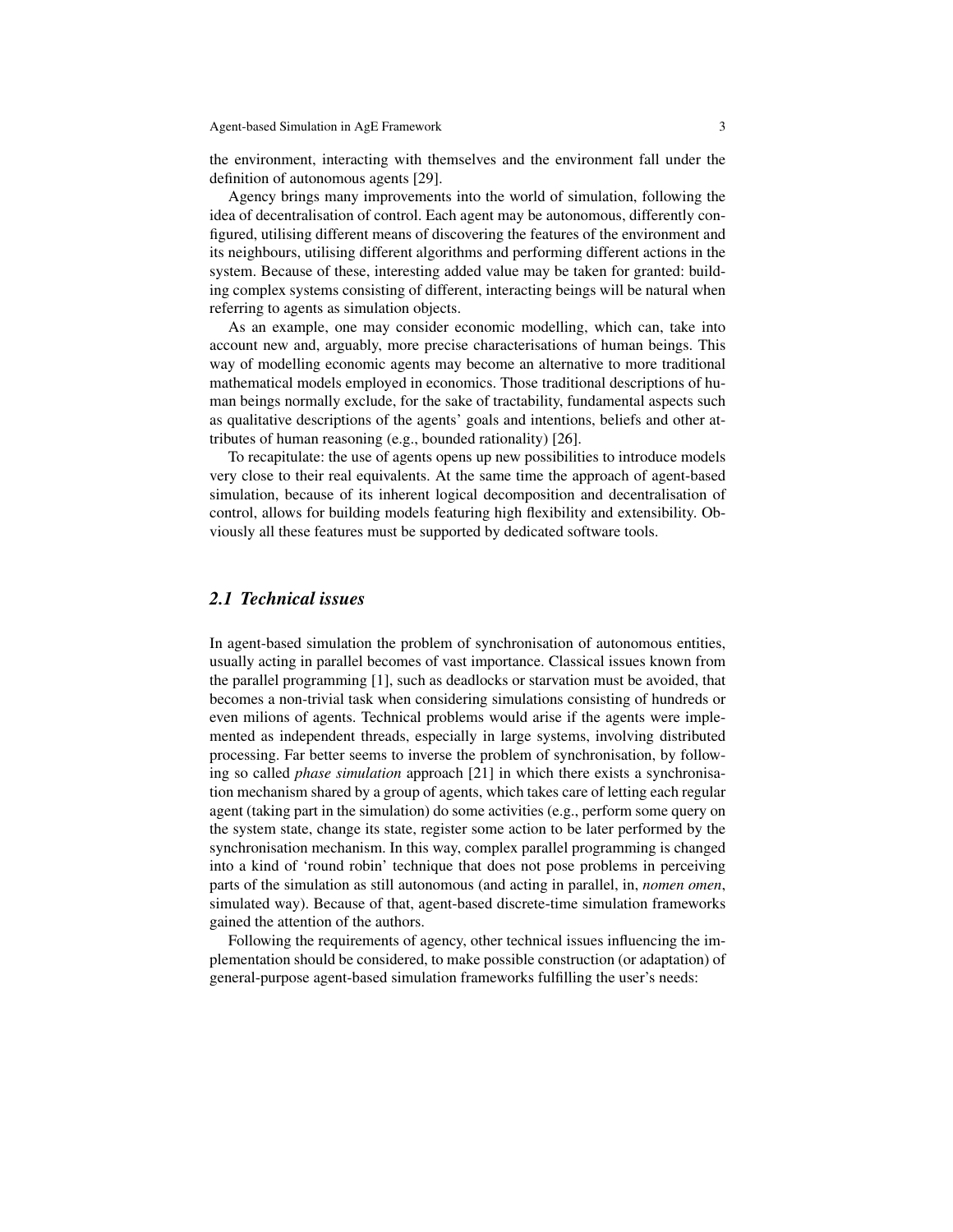- life cycle control (means for definition of an agent being and managing its life cycle in the system),
- communication facilities (means for inter-agent and agent-platform communication making possible interaction between agents and the system, and among the agents, even if they are placed in remote locations, as different computation nodes),
- organisation (possibility of introducing some structures into agent organisation, e.g., groups or even trees of agents), making possible mimicking behaviour of real societes or implementing various divide and conquer-like algorithms),
- distributed computing (for simulations which require running on computer clusters so the total time of experiment is reduced),
- exetensibilty (low coupling on different levels of implementation, following e.g., reusable software components paradigm, that help in modularisation and generalization of the framework application, making possible easy exchange of algorithm, agent, environment parts so that the platform may be easily reconfigured for different experiments, repeating simulations in different conditions, focusing on configuration instead of programming),

One may also consider the platform code status—is the code open-source, up-todate, cross-platform, making possible to quickly learn provided API, using as a support existing developer's blogs or fora.

# *2.2 Existing solutions*

There exists a plethora of multi-agent frameworks which may be used to support the construction of simulation systems. Some of them are oriented to specific kinds of simulation (see [19, 22]): e.g., simulating of movement of entities with 3D visualisation (see e.g., breve [17]), networking (see e.g, ns2/ns3 [9]), possibility of visual programming (see e.g. SeSam [27]). When looking for universal agent-based simulation frameworks (especially in open-source software domain), one should consider such products as Galatea [12], RePast [20], Mason [18], SystemC [6], SimPy<sup>1</sup>. Other ones are general-purpose agent-based programming frameworks (e.g. JADE [4]) that may be of course adapted to any kind of simulation. MadKit [16] should also be mentioned as a framework for simulating complex populations (following Agent/Group/Role paradigm [13]). An interesting, though not popular framework is Galatea [12] that makes possible utilising HLA [11] infrastructures for running the simulation as federation.

The below-mentioned frameworks were selected as the most promising examples of general-purpose agent-based simulation frameworks in the open-source market.

<sup>1</sup> http://simpy.sourceforge.net/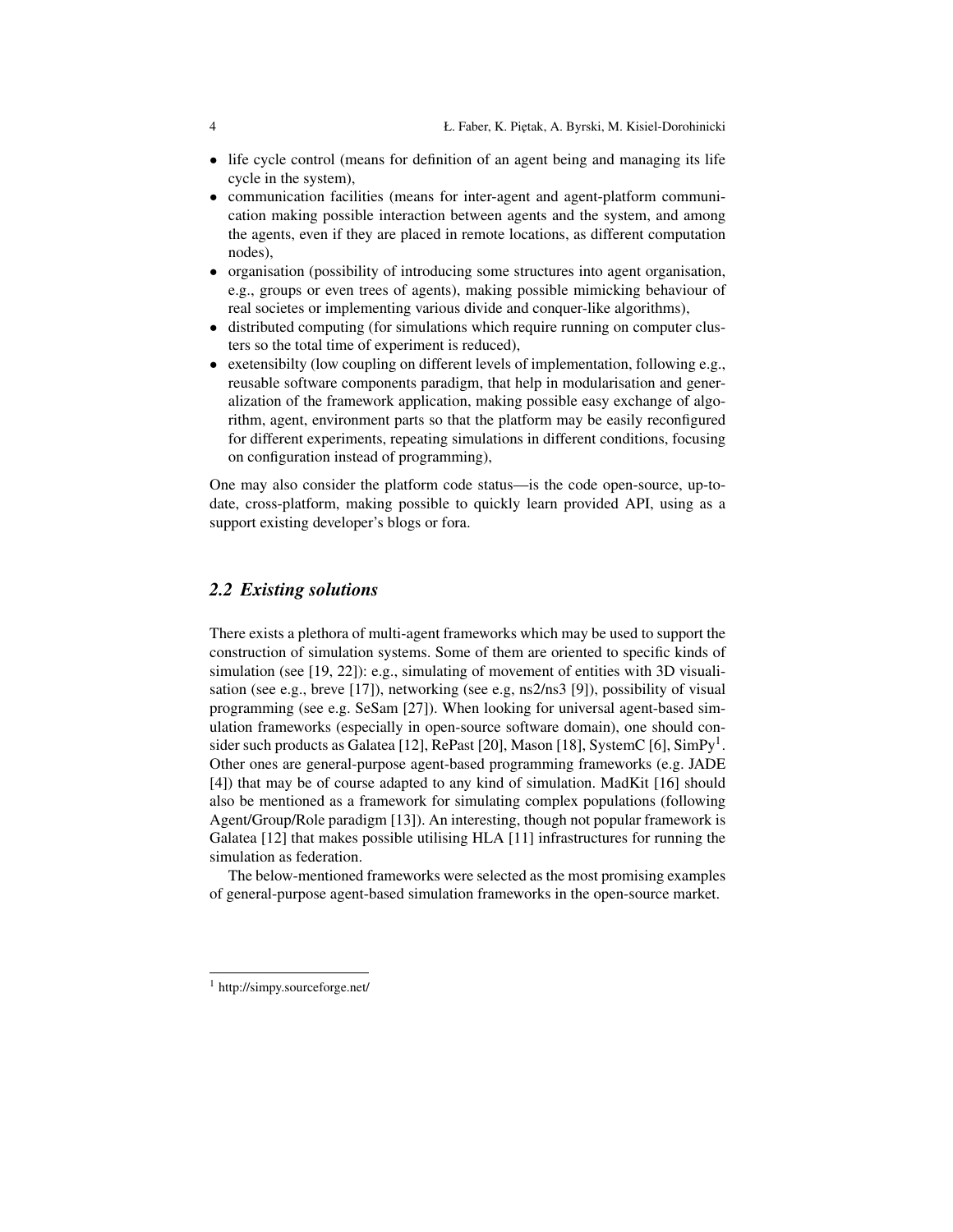## MASON

MASON is an agent-oriented simulation framework developed at George Mason University. The name refers to the parent institution, as well as derives from the acronym Multi-Agent Simulator Of Neighbourhoods (or Networks) [18]. Mason is advertised as fast, portable, 100% Java based. Multi-layer architecture brings complete independence of the simulation logic from visualisation tools which may be altered anytime. The models are self-contained and may be included in other Javabased programs. Various means for 2D and 3D visualisation, and different means of output are available (PNG snapshots, Quicktime movies, charts and graphs, data streams).

Simulation in MASON consists of a model class SimState that composes random number generator and a Schedule. An object of Schedule class manages many agents, implementing Steppable interface, therefore an agent may interact with other ones and the environment by exposing predefined method that will be called by the Schedule [18]. The SimState may also manage the spatial structure of the simulation with a concept of Fields allocating different objects, thus constructing environment in which the agents may be situated.

Programming model of MASON follows basic principles of object-oriented design. An agent is instantiated as an object of a class, added to a scheduler and its step method is called during the simulation. There are no predefined communication nor organisation mechanism, these may be realized using simple method calls. There are neither ready-to-use distributed computing facilities nor componentoriented solutions.

First released in 2003, the environment is still maintained as an open-source project, distributed under Academic Free license (ver. 3.0). The current version (16.0) was released in the end of 2011.

### RePast

RePast—Recursive Porous Agent Simulation Toolkit—is widely used agent-based modeling and simulation tool. Repast has multiple implementations in several languages and built-in adaptive features such as genetic algorithms and regression [20]. The framework utilizes fully concurrent discrete event scheduling, HPC version also exists [10]. In Repast 3, there are many programming languages interfaces (e.g., Java, Logo dialect, .NET languages, Lisp dialect, Prolog, Python). Logging and graphing tools are built-in. Dynamic access to the models in the runtime (introspection) is possible using graphical user interface. There are predefined libraries for different methods of modelling and analysis available, e.g., neural networks, genetic algorithms, social-network modelling, GIS support.

The implementation of a simulation system in RePast 3 is realized in a similar way as described for MASON. The class suitable for simulation should extend SimpleModel class, and contain appropriate implementation of step() function that will be called by the scheduler. It is to note that proper construction of the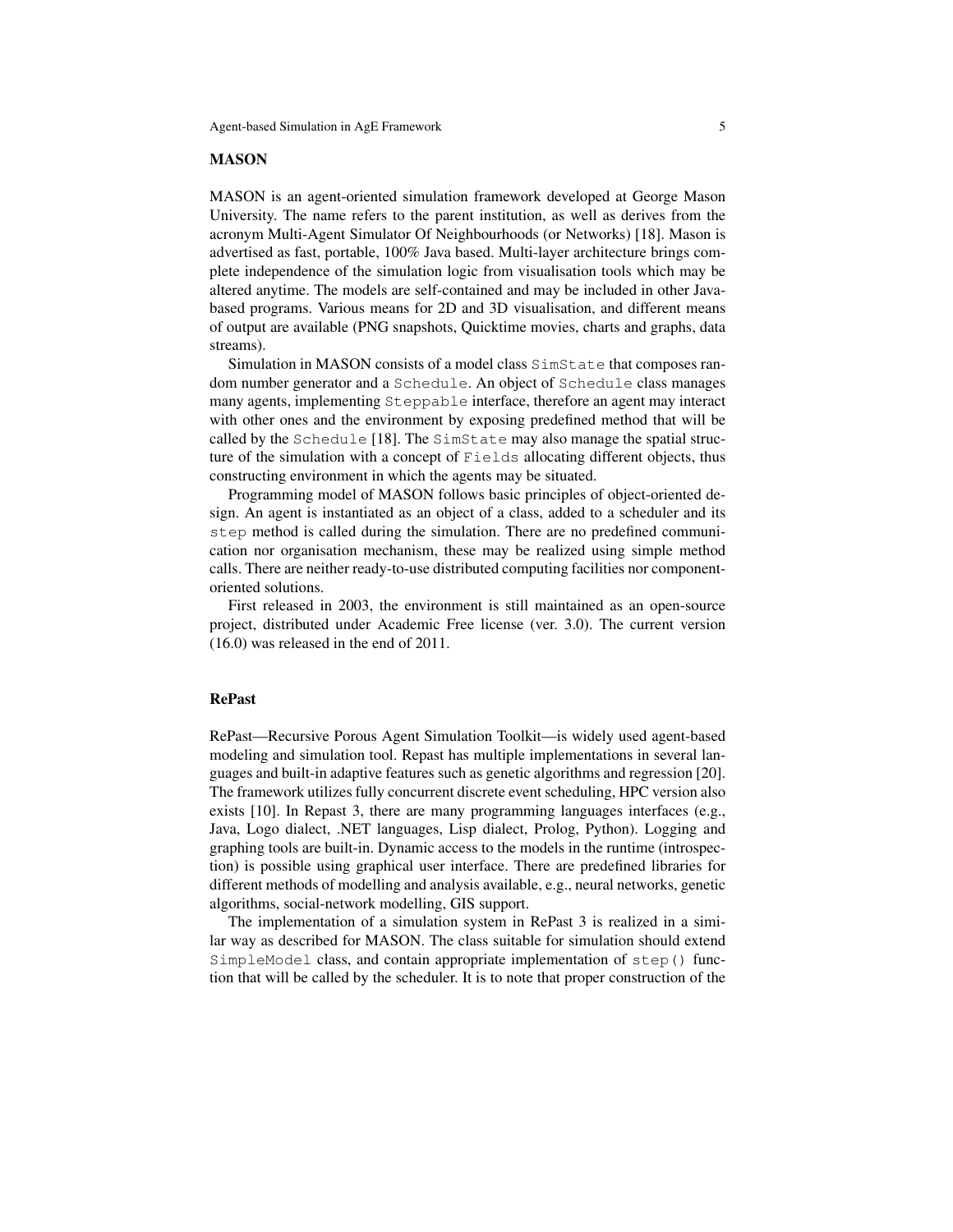class' attributes allows to edit them using introspection mechanism supported by RePast GUI. The simulation may be even interrupted, available parameters may be changed and the simulation may be carried on.

Repast 3 consists of different implementation of the platform (Repast J—Javabased, Repast.NET—MS .NET and Repast Py—Python). It has been renowned for a long time, however, recently Repast 3 has been superseded by its next stage development called Repast Simphony (Repast S) bringing newly developed GUI, with some significant changes into the programming paradigm.

In Repast Simphony, graphical programming mode has been introduced, therefore a model may be constructed according to Rapid Application Development approach to software construction and the generated code may be easily integrated with Java and Groovy components. The execution environment supports exporting the simulation results to many popular external tools such as R, Weka or MAT-LAB. Sophisticated 2D and 3D visualisation features make possible integration with JUNG and GIS. The Repast Simphony inlcudes various libraries supporting genetic algorithms, neural networks, regression, random number generation and other mathematical tools.

In Repast Simphony, there has also been a new organisation concept called 'context' introduced. It generally consists of a group of unorganized agents (they may be organized using so-called projections) and may create a hierarchical structure (context can have many sub-contexts and so on). This idea affects the perception of agents in such way, that an agent in the sub-context also exists in the parent context, but the reverse is usually not true.

The latest (Simphony 2.0 beta) version of this open-source project, licensed according to 'new BSD' license, has been released in the late 2010.

#### MadKit

MadKit is a modular and scalable multi-agent platform written in Java aimed at modelling different agent organisations, groups and roles in artificial societies. Extensive GUI is available, as well as different programming languages for agents definitions (e.g., Python, Scheme, Jess, BeanShell) [16].

MadKit is built based on so called Agent/Group/Role organisational model [13] utilising plugin-based architecture. The architecture of MadKit is based on microkernels which provide only the basic facilities: messaging to local agents, management of groups and roles, launching and killing of agents. Other features (remote messages, visualisation, monitoring and control of agents) are performed by agents. Both thread based agents and scheduled agents for multi-agent based simulation may be developed. Different execution contexts are available: JSP, Applet, Console mode, GUI desktop, etc.

Threaded agents participating in simulation inherit from the Agent class and need to define at least the live() method that specifies their behaviour. This method represents the main loop of the thread. Non-threaded agents, inheriting from the AbstractAgent class, may also be used but they require a scheduling agent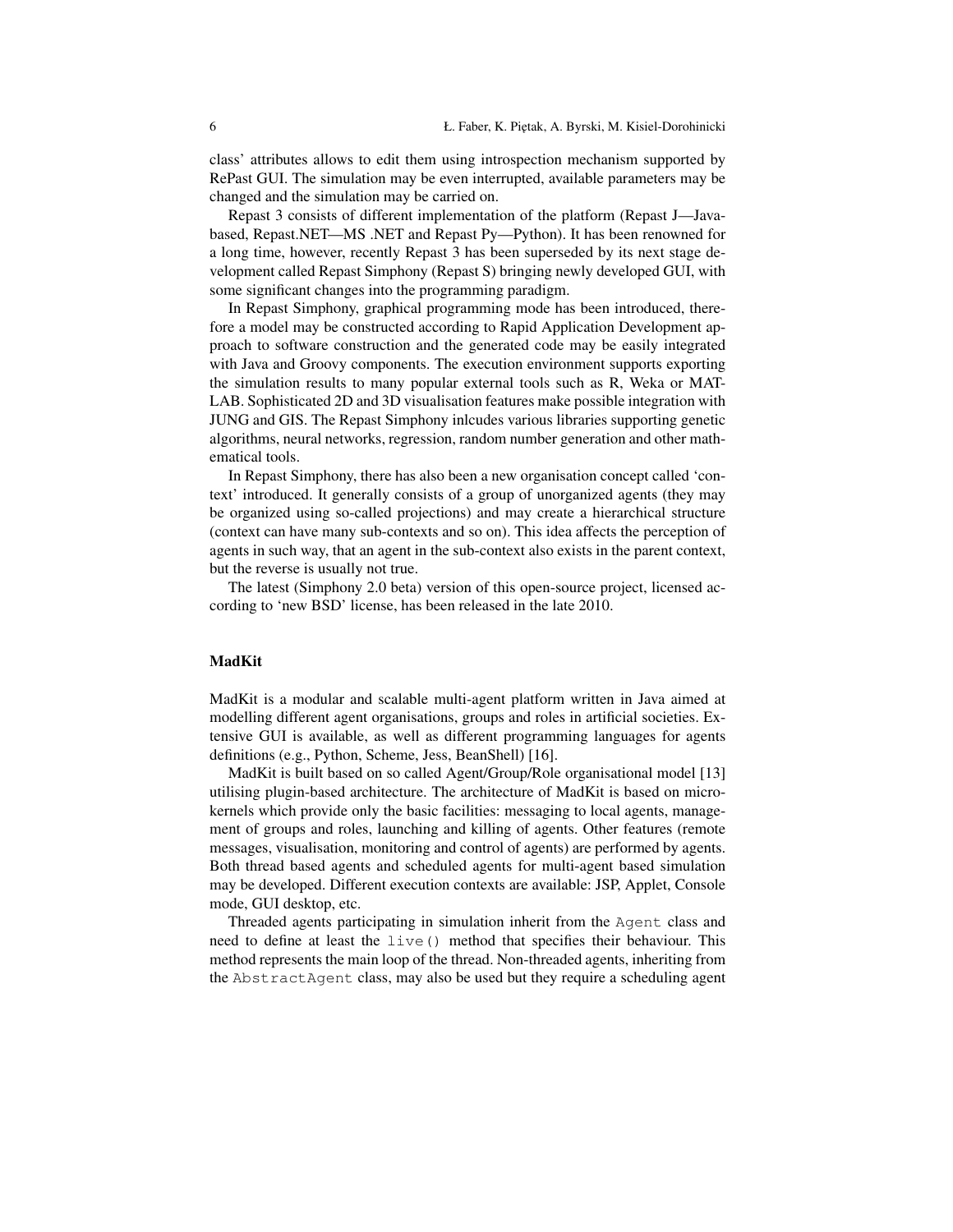that can control their life cycle (e.g., which methods should be called at what time). Besides schedulers there is also one more kind of special agents, called *watchers*, inheriting from the Watcher class. They can use a set of *probes* to inspect parameters of other agents or the whole communities. All agents share also common life cycle calls: activate() run during agent initialisation and end() that is called at the end of the life-cycle.

Simulation does not require any particular structure or model to run. However, as mentioned earlier, it is possible to add an arbitrary scheduler or create complex agent communities and relations. Agents can locate other agents that handle a specific role (or many roles) or are members of a particular group. They can communicate with each other using these roles or group membership (i.e. using broadcast messages) and react to them.

MadKit provides an environment (in the desktop-like form) that allows for rapid creation and manipulation of agents with tools like a code editor, an agent designer or an agent observer that can, for example, log all exchanges of messages. There is also some support for binding GUI elements (graphical representations) to agents. User can replace parts of the environment and extend it with system agents that can use hooks in the micro-kernel to receive notifications about system events (publishsubscribe model).

The latest stable (4.2) version of this open-source project, licensed according to GPL license, has been released in 2008. Currently, alpha releases of version 5 are also available.

# 3 Agent-based simulation in AgE

 $AgE$  environment<sup>2</sup> is being developed as an open-source project at the Intelligent Information Systems Group of AGH-UST. *AgE* provides a platform for the development and execution of distributed agent-based applications—mainly simulation and computational systems.

Fig. 1 presents an overview of a system based on *AgE* platform. A user constructs the system by providing an input configuration in XML format. The configuration specifies the simulation structure and problem-dependent parameters. After the system start-up, the environment (agents and required resources) are instantiated, configured and distributed amongst available nodes where they start performing their tasks. Additional services such as name, monitoring, communication and topology service are also run on these nodes to manage and monitor the computation. The output of the simulation is problem-dependent and may be visualized at run-time by dedicated graphical tools and interpreted by the user.

<sup>2</sup> http://age.iisg.agh.edu.pl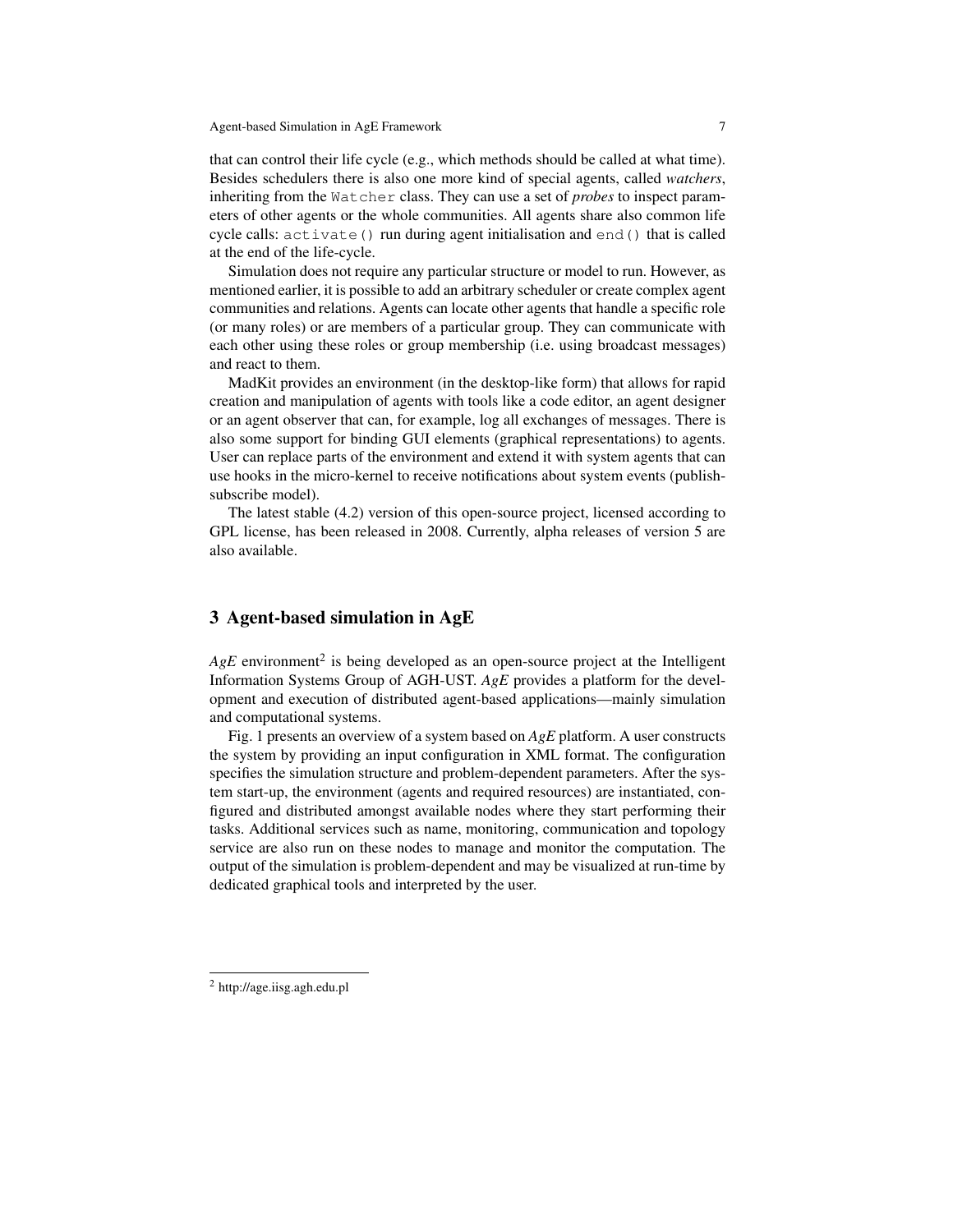

Fig. 1 AgE system overview

# *3.1 Structure and execution of agents*

A simulation is decomposed into agents, which represent individuals or parts of or whole populations. Agents are structured into a tree with virtual root agent (as shown in Fig. 2) according to the simulation decomposition. The top level agents (called *workplaces*) along with all their children can be distributed amongst many nodes.



Fig. 2 Agent tree structure

Agents can have named properties, which are features of an object, which can be referenced during run-time by its name in order to access, modify or even monitor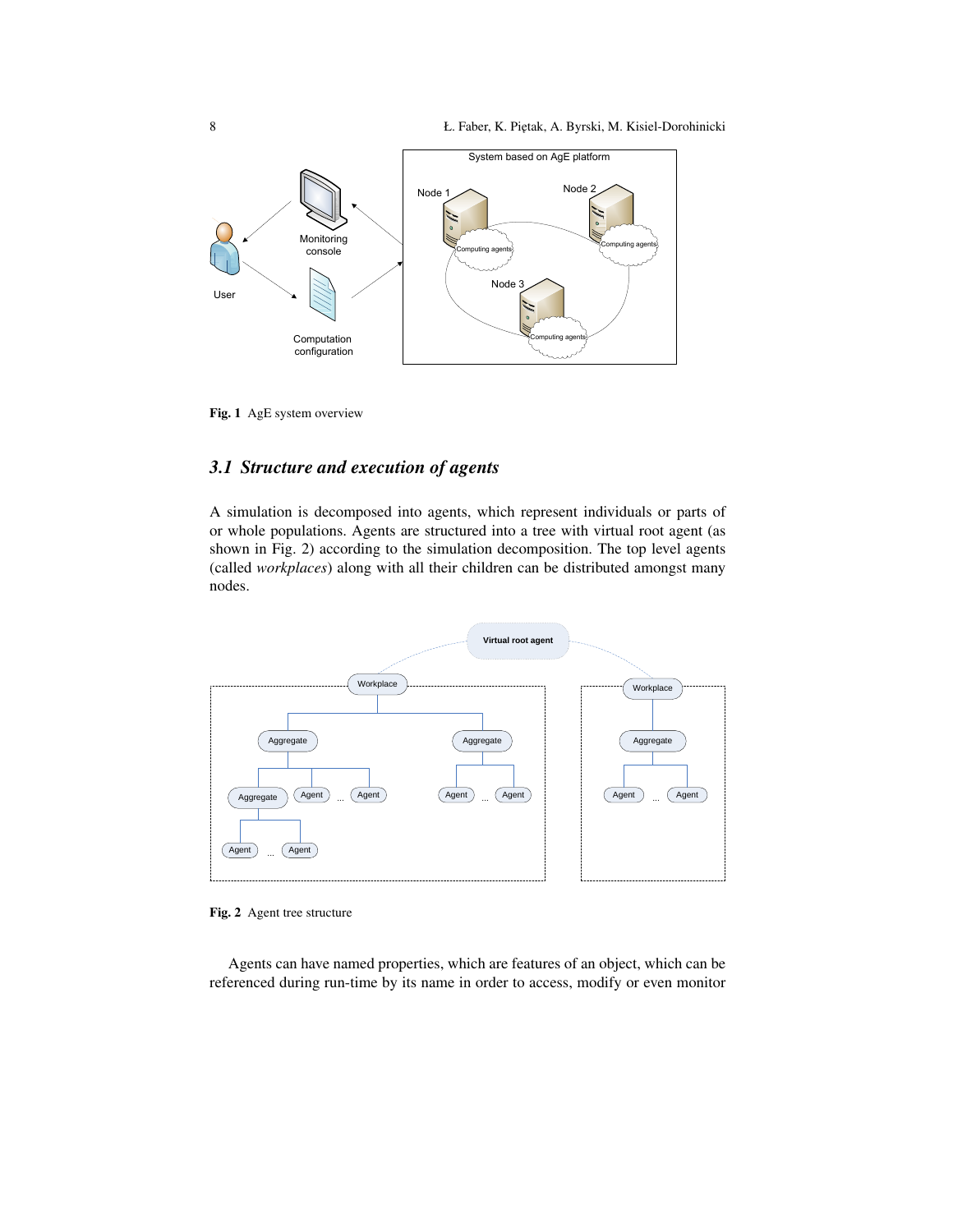its value. Properties are defined by annotating fields or methods of agents classes with dedicated Java annotations [7]. Each agent exists in an environment, defined by the parent agent, which provides a context of agent's processing. With the use of the environment, agents can communicate with their neighbour agents via messages, acquire specific information about them via queries, or even request them to perform specific actions.

It is assumed that all agents at the same level of the structure are being executed in parallel. The platform introduces two types of agents: thread-based and simple. The former are realized as separate threads so that the parallel processing is managed by Java Virtual Machine (similarly to JADE platform). Such agents can communicate and interact with neighbours via asynchronous messages. However, a large number of such agents would significantly decrease the performance of a simulation because of frequent context switching and raises synchronisation problems as discussed in Section 2. Therefore, following the concept of *phase simulation*, the notion of simple agents is introduced. The execution of simple agents is based on *steppable* processing which is to simulate pseudo-parallel execution of agents' tasks. Two phases are distinguished:

- Execution of tasks related to computation semantics in the step () method. In case of an aggregate agent all it's children perform their steps sequentially. While doing so, they can register various events, which may indicate actions to perform or communication messages, in the parent aggregate.
- Processing of events registered in an event queue. Since events may be registered only in agents that possess children, this phase concerns only aggregate agents.

The described idea of agents processing ensures that during execution of computational tasks of agents co-existing at the same level in the structure (agents with the same parent), the hierarchy remains unmodified, thus the tasks may be carried out in any order. From these agents perspective, they are processed in parallel. All changes to the agent structure are made by aggregates during processing of the events that indicate actions such as addition of a new agent, migration of an agent, killing an already existing agent, etc. They are visible for agents while performing the next step.

# *3.2 Actions*

The environment of simple agents determines the types of actions which may be ordered by child agents. It also provides concrete implementations of these actions and thereby supplies and influences agents' execution. Thus actions realize the agent principle of goal level communication [5], because agent only lets the environment know what it expects to be done but it does not know how it will be done.

Simple agents request their parent aggregates to execute actions during an execution of a step of processing. Then, all of actions are executed sequentially (in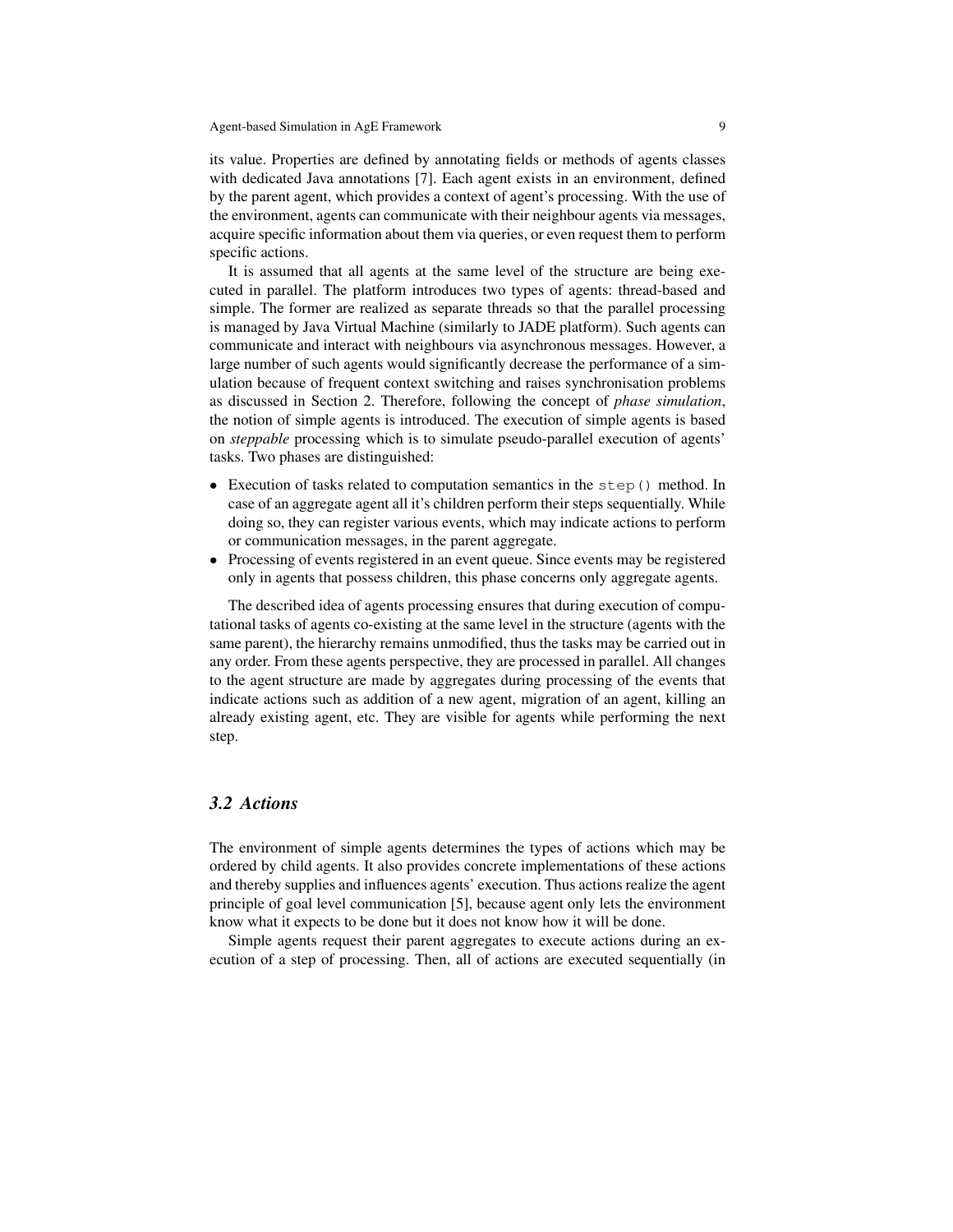order of their registration) by the aggregate after all children agents finished their operations.

Because some of the actions can significantly change the environment (for example removal or migration of an agent) so that the other actions would become invalid, the following phases have been introduced:

- 1. initialisation (init), when target addresses are verified,
- 2. execution (main), when the real action is executed,
- 3. finalisation (finish), for performing activities that could not be executed during the main phase (e.g. removal of an agent when other agents could refer to it).

All changes of agents structure that can influence execution of other registered actions are performed in the finalization phase. As a result, performing an action in the execution phase is safe. In the initialization phase actions can perform some preparetion activities that are required by other actions.

Two types of actions exist:

- Simple actions that can define only one task to be performed on only one agent.
- Complex actions they are containers for other actions and can hold a treelike structure. Actions wrapped by them are executed in a well-defined order and allows to create more complicated scenarios like an exchange of resources, when the separate component actions are required for getting a resource from one agent and for delivering it to another.

Most simple aggregate actions are defined as methods in a class of an aggregate agent and the default aggregate implementation provides some actions out-of-thebox:

- adding of a new agent,
- moving an agent to another aggregate,
- death of an agent,
- cloning of an agent.

Moreover, users can extend the platform with any actions they need. These actions can be created as strategies bound to the aggregate using the configuration of the platform. They allow to extend functionality of the platform in an easy way but have a downside of not having the possibility to refer to private members of the aggregate. Decision of how to execute such actions is made by the parent agent who resolves proper action implementation according to *Service Locator* design pattern [2].

# *3.3 Life-cycle management*

The lifecycle of an agent consists of the following phases:

1. Construction — when a constructor of agent class is called.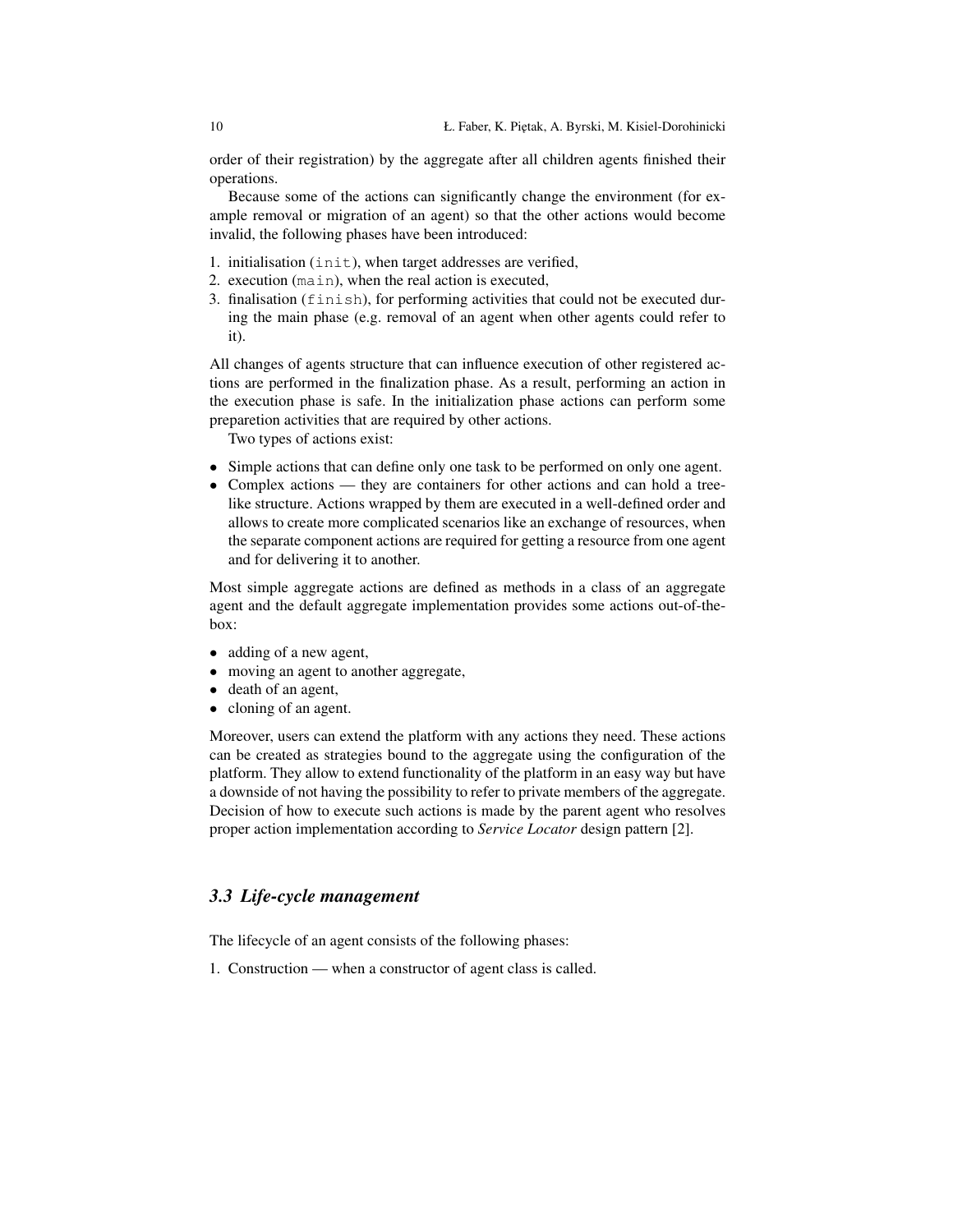- 2. Initialisation of the object dependencies and properties when the  $init()$ method is called; at this point the agent has all its dependencies injected by the component framework based on dependency injection pattern mechanism. Also its properties are initialized using the component framework or by agent itself. For example at this stage, an agent generates an address
- 3. Initialisation of the environment the moment when the parent of the agent calls the setAgentEnvironment() method. At this point the agent can use mechanisms that requires the existence of the local environment i.e. actions, queries, messaging.
- 4. Finalisation of the agent the  $f \in \text{finite}$  () method. The agent should finish its operation at this point.

Threaded agents additionally provide the run() method, called by the Java Virtual Machine after their dedicated thread was started. At this moment they can start the main loop of their execution.

The full lifecycle of the simple agents is shown in Fig. 3. Simple agents need to provide an implementation of the step. It is done in the  $step()$  method. This operation is called in an arbitrary order by the parent aggregate on every agent it contains. The actual execution from the point of view of the whole tree of agents is performed in the postorder way: firstly the aggregate lets children to carry out their tasks and only after they finished them it executes its own tasks.



Fig. 3 A life-cycle of the simple agent shown as a state diagram

During the execution of the step, the simple agent usually needs to perform following actions:

- receive and send messages,
- execute queries,
- execute a part of the computation,
- order actions for the parent.

After iterating over all children, the aggregate needs to process the event queue. These events are usually actions requested by the children.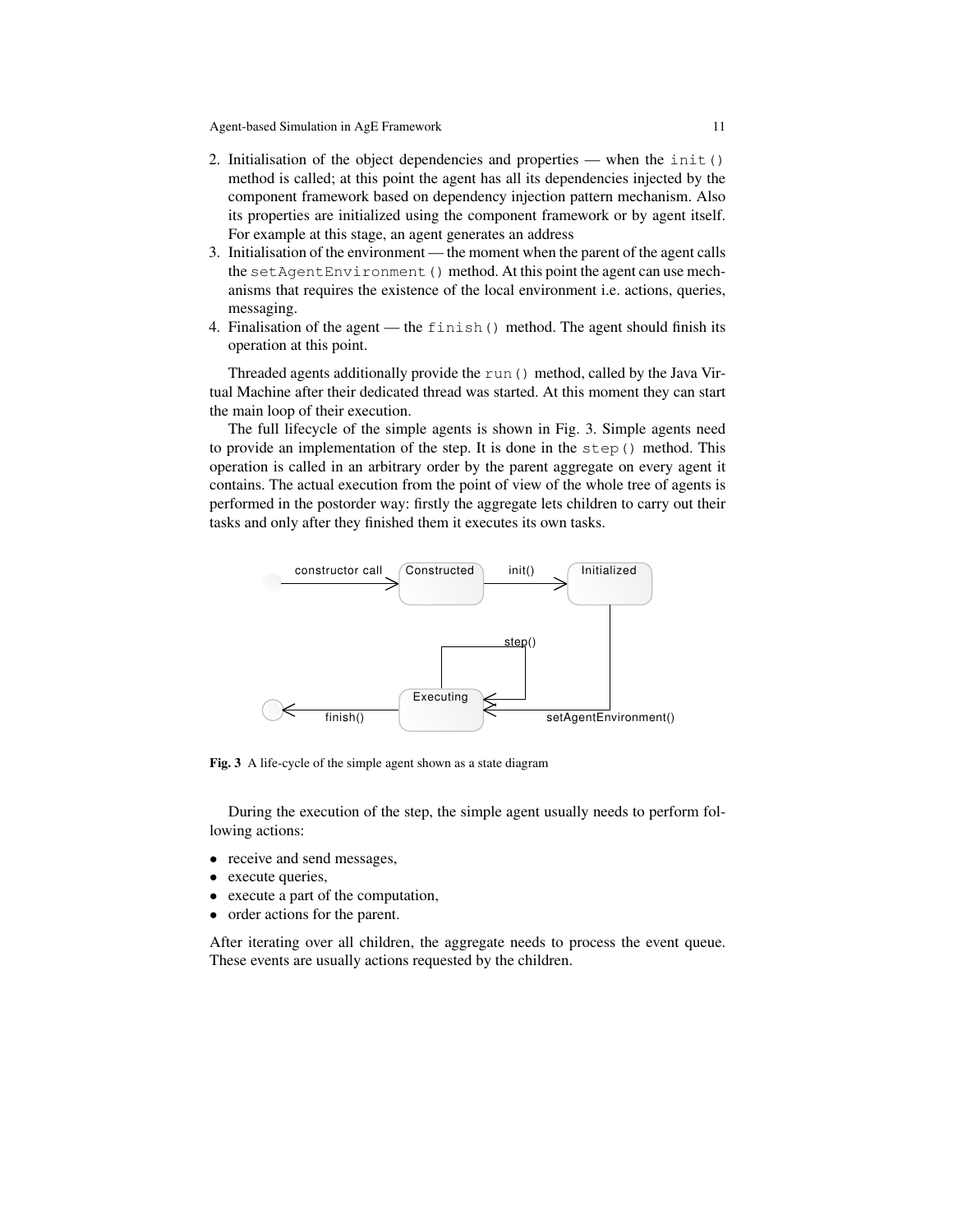## *3.4 Communication facilities*

The platform allows for all agents to have a unique addresses, which allow for their identification and supports inter-agent communication. The particular property of being globally unique is guaranteed by a structure of the address. As shown in Fig. 4, the agent address comprises of three components: an  $\text{UUID}^3$ , a node address, and a name. Two former parts identify an agent in the platform instance and the last one is a replacement for an UUID provided for the user convenience (for usage in a user interface or logs).



Fig. 4 Components of an agent address

An address is usually obtained by an agent during the initialisation of the component dependencies (see page 10 for the explanation of the agent life-cycle). It is done by requesting a new address object from the AgentAddressProvider instance that is a local component of a node.

### Communication via message passing

Agents located within a single aggregate can communicate with each other via simple messages.

Interfaces used in messages are shown in Fig. 5. A message defined by the IMessage interface consists of a header and payload. The header, as defined by the IHeader interface must specify a sender of the message (usually the agent that created the message) and its receivers. The payload is simply a data of any (serialisable) type that is to be transported.

Receivers are defined using selectors. They offer a possibility to define receivers with the *unicast*, *broadcast*, *multicast* or *anycast* semantics.

In the case of simple agents, sending and delivery of messages is performed by an aggregate agent. The sender adds a message event to its parent queue. The parent handles it by locating all receivers and calling a message handler on each of them. These messages are placed on a queue and can be received by the agent during its next step.

Thread-based agents use a similar queue of messages but are not restricted by the execution semantics and can inspect it at any point of time.

<sup>3</sup> Universally Unique Identifier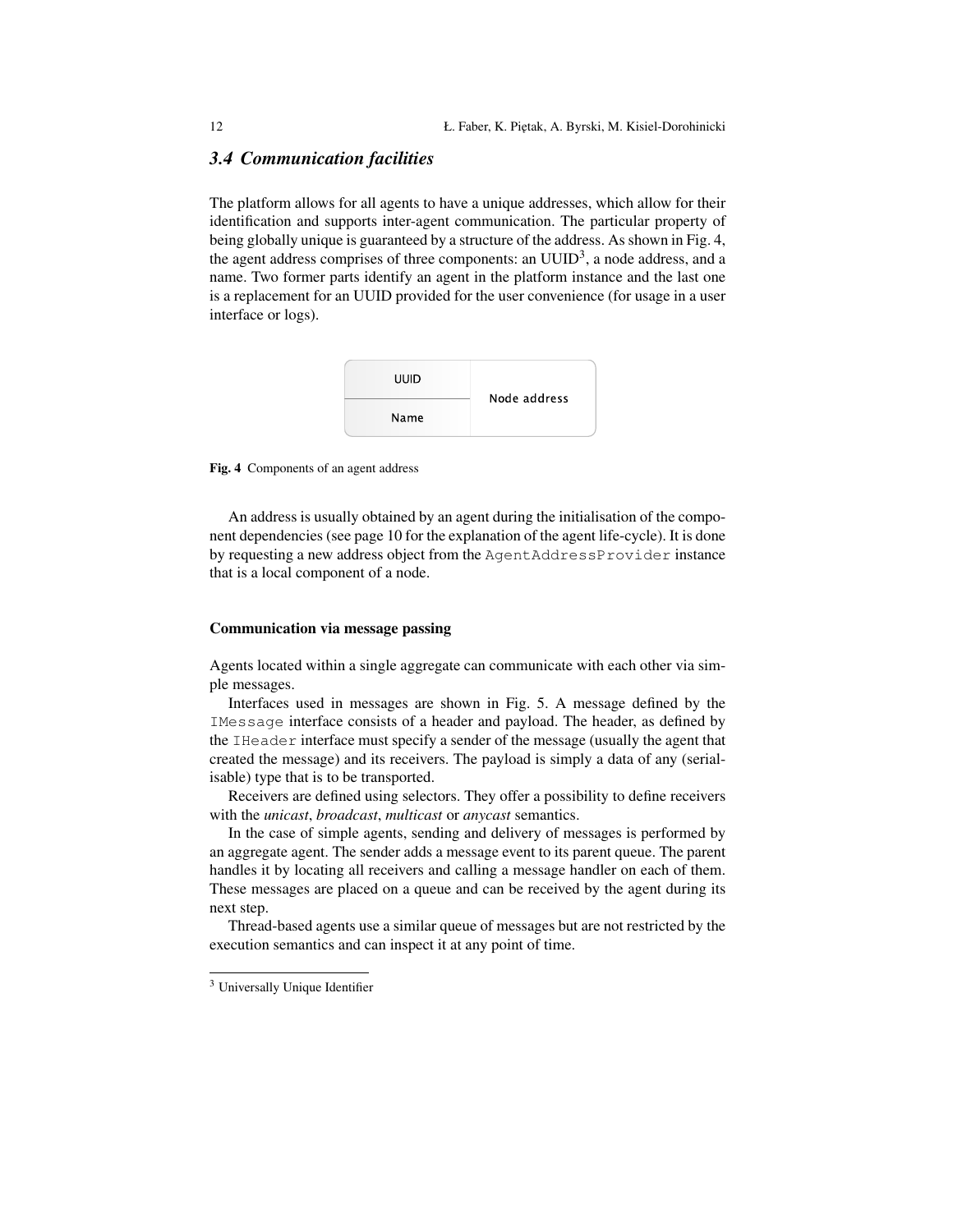

Fig. 5 Overview of interfaces used in messaging

### Query mechanism

Queries offer a possibility to gather, analyze and process data located both in local and remote (from the point of view of the query executor) components.

The diagram in the Fig. 6 shows base classes and interfaces of the query mechanism along with their interconnections. The central point of this mechanism is the IQuery interface. It provides only one method: execute(). A query, as defined by this interface, is an action performed on a target object that leads to creation of query results. Specific implementations define a relationship between the target and results.



Fig. 6 Overview of queries base classes and interfaces

On the top of this interface and definition, a simple, declarative, yet extensible query language is built. Queries are implemented as (GenericQuery and MultiElementQuery classes in the diagram 6. It allows the user to perform tasks like: computation of the average value of some chosen properties from the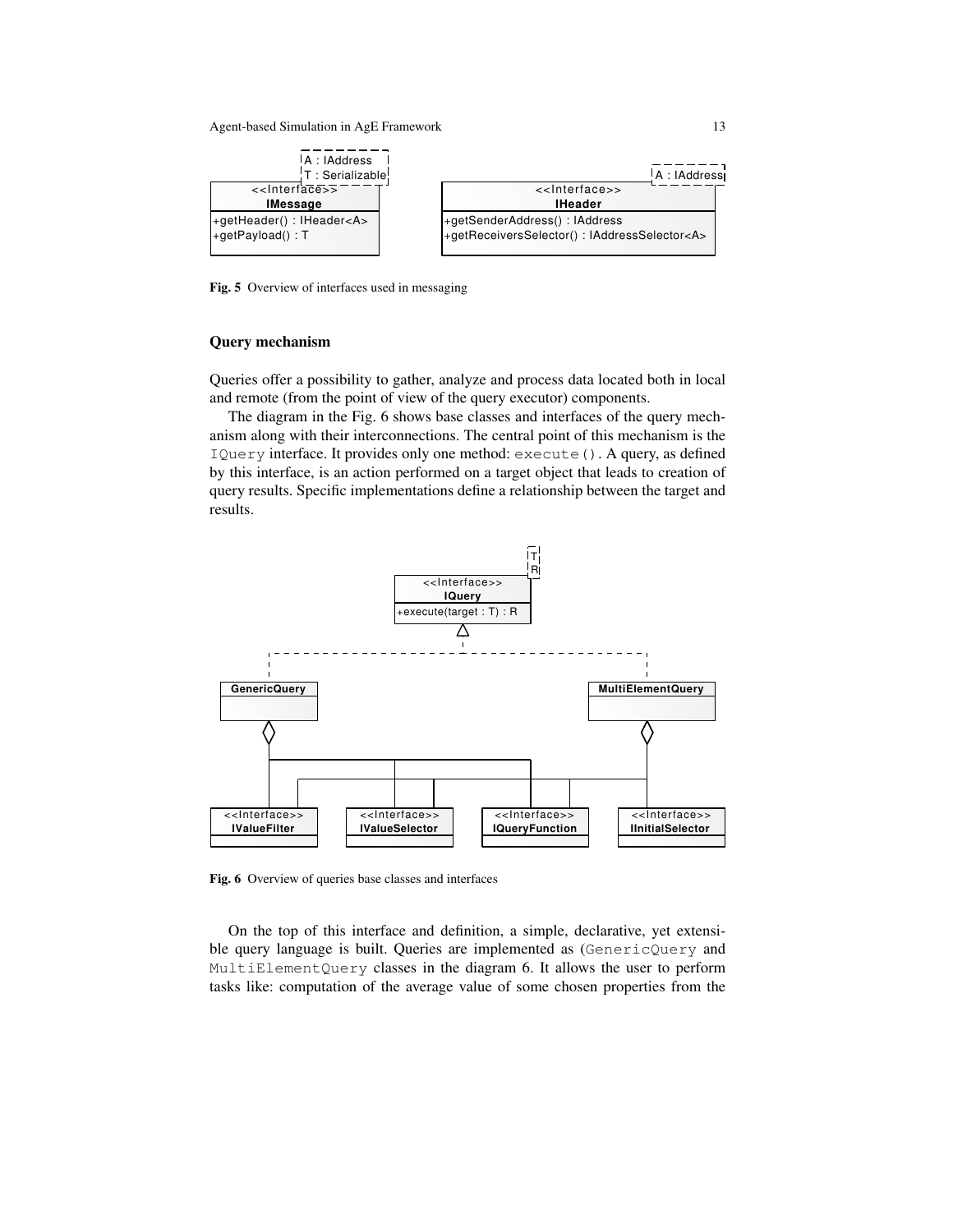agents in the environment, select and inspect arbitrary objects in collections and much more.

The following operations are defined:

- Preselection of values from the collection. It is only available if the query is performed over an iterable type instance. Its task is to select some (e.g. first ten or random) of objects without usage of the object-related information.
- Filtering by a value. This is an operation similar to WHERE clause in SQL.
- Selection of values. It can select specific fields from objects and it shows some similarities to the SELECT operation from SQL. If this operation is not defined then whole objects are selected.
- Functions working on an entire result set. They can remove, add or modify elements.

Operators are defined as implementation of specific interfaces (one for every operation, as shown in Fig. 6). They are presented to the user as static methods (e.g. lessThan(), pattern() etc.).

- A query is built by specifying following properties:
- A type of the target object (the object passed as an argument to the execute method).
- A type of results.
- In the case of collections a type of elements in a collection.

Such an exhaustive specification is required because queries rely on these pieces of information to control correctness of operators used by the user (with the usage of Java generics). Moreover, queries in AgE are built without the knowledge of the target object (it is in opposition to many similar mechanisms like  $LINO<sup>4</sup>$ ).

After that, an operation of the query is specified using aforementioned operations. The execution of the query is carried out by calling the execute() method.

The following Java code shows a simple example of how a query can be created and executed. In this case a collection of strings is queried.

```
CollectionQuery<String, String> q =
    new CollectionQuery<String, String>(String.class);
q.from(first(10))
    .matching(anyOf(
        pattern("li.*"),
        pattern("lorem[Ii]psum")));
Collection<String> results = q.execute(someList);
```
It can be noticed that queries definition uses the *fluent interface* pattern with specific operations being composed from static methods.

This approach of declaring a query without the knowledge of the target is additionally useful because it allows to execute a single query many times (possibly with caching the results or operations) or to delegate queries to be executed in another

<sup>4</sup> http://msdn.microsoft.com/en-us/netframework/aa904594.aspx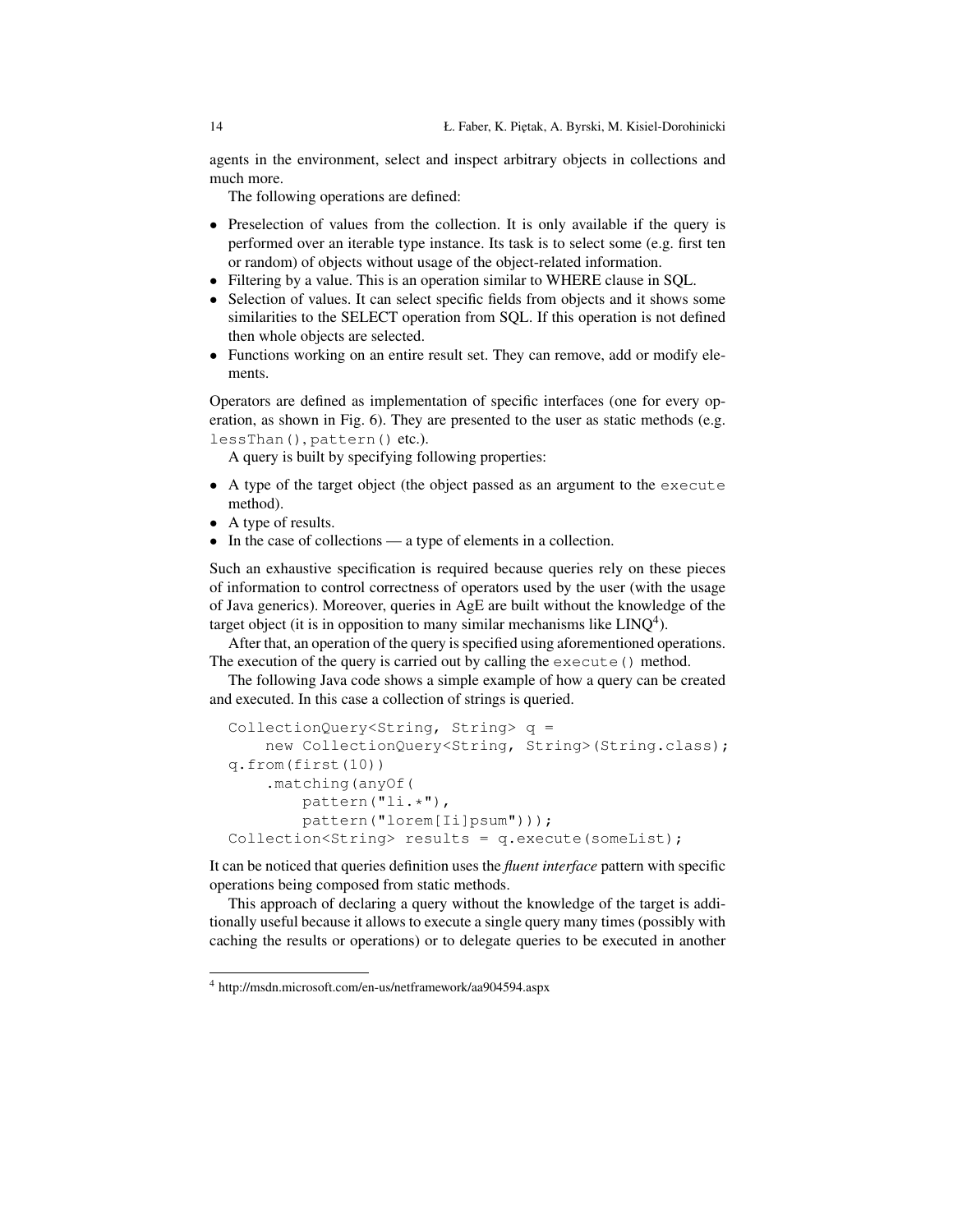location. The query delegation is actually often used within the platform during the operation of querying an environment of a parent of an agent. This mechanism is essential for performing the migration of agents.

The other side of the queries mechanism is the extensibility offered to the user on many levels. It is possible to create completely specialized queries (by implementing the IQuery interface), extending the described declarative mechanism or even define in-line operators when creating a query. This elasticity of queries was very important because of performance requirements resulting from some applications of the platform. An approach was adopted, that the user is able to provide much faster solutions for his specific problems.

In some cases it is also useful to let know a queried object about a query being executed on it. For this reason the interface named IQueryAware was created. By implementing it any object can communicate to the query that it wants to be notified about some events related to the execution. Currently, two events are supported: initialisation and finalisation of the query.

The last part of the queries mechanism is caching. The platform offers a possibility to build a cache of query results. Its expiration time is based on the workplace step counter. This cache works as a wrapper to the query (and as such is an implementation of the IQuery interface). During the execution it checks whether stored results expired and possibly executes a real query replacing old results.

# *3.5 AgE component framework*

The platform provides dedicated component framework, which is built on the top of an IoC container. It utilizes PicoContainer framework<sup>5</sup>—a popular open-source Java implementation of IoC container that can be easily extended and customized.

Both agents and strategies are provided to the platform as components. Their implementation classes can define named dependencies to other components (i.e. other agents, services or any other dependent classes) and simple properties that hold for example problem-dependent values. The dependencies definition for a component type, together with class's public methods (treated as component's operations) may be perceived as requirements closely related to component contracts (as proposed by Szyperski [25]).

The process of assembling a system is divided into two main phases. In the first one, the input configuration is read from XML file with well-defined structure<sup>6</sup> and further transformed into object configuration model, structure of which is shown in Fig. 7. A ComponentDefinition instance describes a single component and contains data such as it's name, type (which is the name of a class) and scope, which is to determine if a new component will be created for each request (*protoype* scope) or only once during the first request (*singleton* scope). The definition also

<sup>5</sup> http://www.picocontainer.org

<sup>6</sup> http://agh.iisg.agh.edu.pl/age-2.3.xsd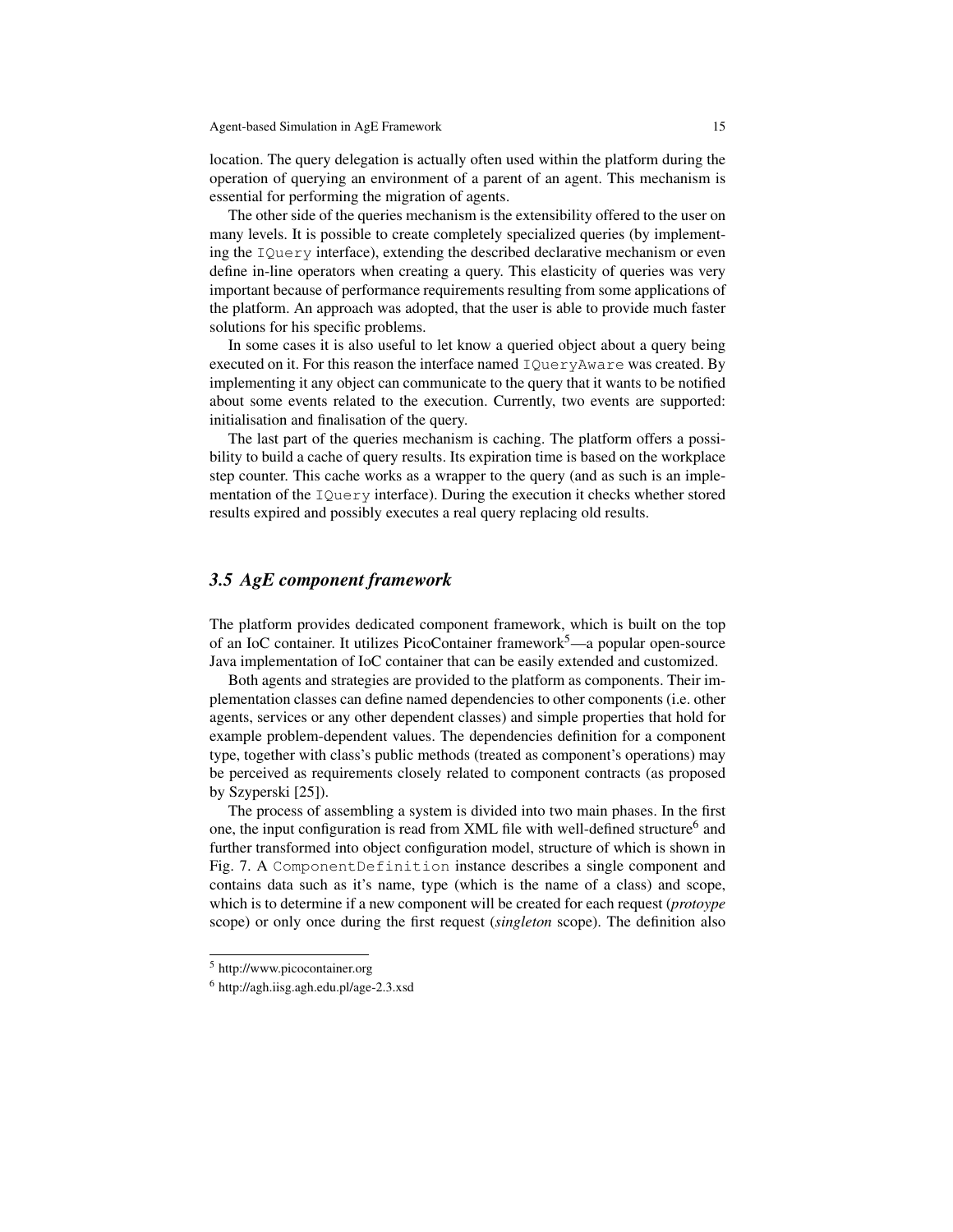

Fig. 7 Object configuration model

specifies the constructor arguments, which are implemented as IValueProvider objects and used during constructor-based injection [14], as well as property initializers, responsible for initialising component properties with reference or simple values. Moreover, the definition contains createInstance method which creates a new instance of a described component with initialized dependencies (this process is described below). Component definitions may form hierarchical structures (via innerDefinitions). If a definition is a child of another one, it is said to "exist in the context of the outer definition" and is visible only for it's parent and other parent's children (siblings). Validation of the model, performed during processing of the input configuration, allows for detecting errors such as unresolved dependencies, non-existent components or incorrect property definitions.

In the next phase of system assembly process, a hierarchy of IoC containers is built according to a structure of component definitions. For each definition a dedicated adapter (CoreComponentAdapter) is created and registered in a container as shown in Fig. 8. Moreover, the adapter implements the interface, which defines methods for retrieving instances of components by name or type — IComponentInstanceProvider.

When a request for a component instance is directed to the container, it locates appropriate component adapter (using given name or type) and delegates the request further, to it. The adapter calls the associated component definition's createInstance method, which is responsible for creating a component instance. While instantiating a component the component adapter retrieves instances of dependent components from associated IoC container (or its parent), and the loop whole process starts again. In the case of simple types, a value is kept directly in a value provider object and is returned on a request. The whole process is repeated until all dependencies are resolved and then the fully-initialized component instance is returned to the client.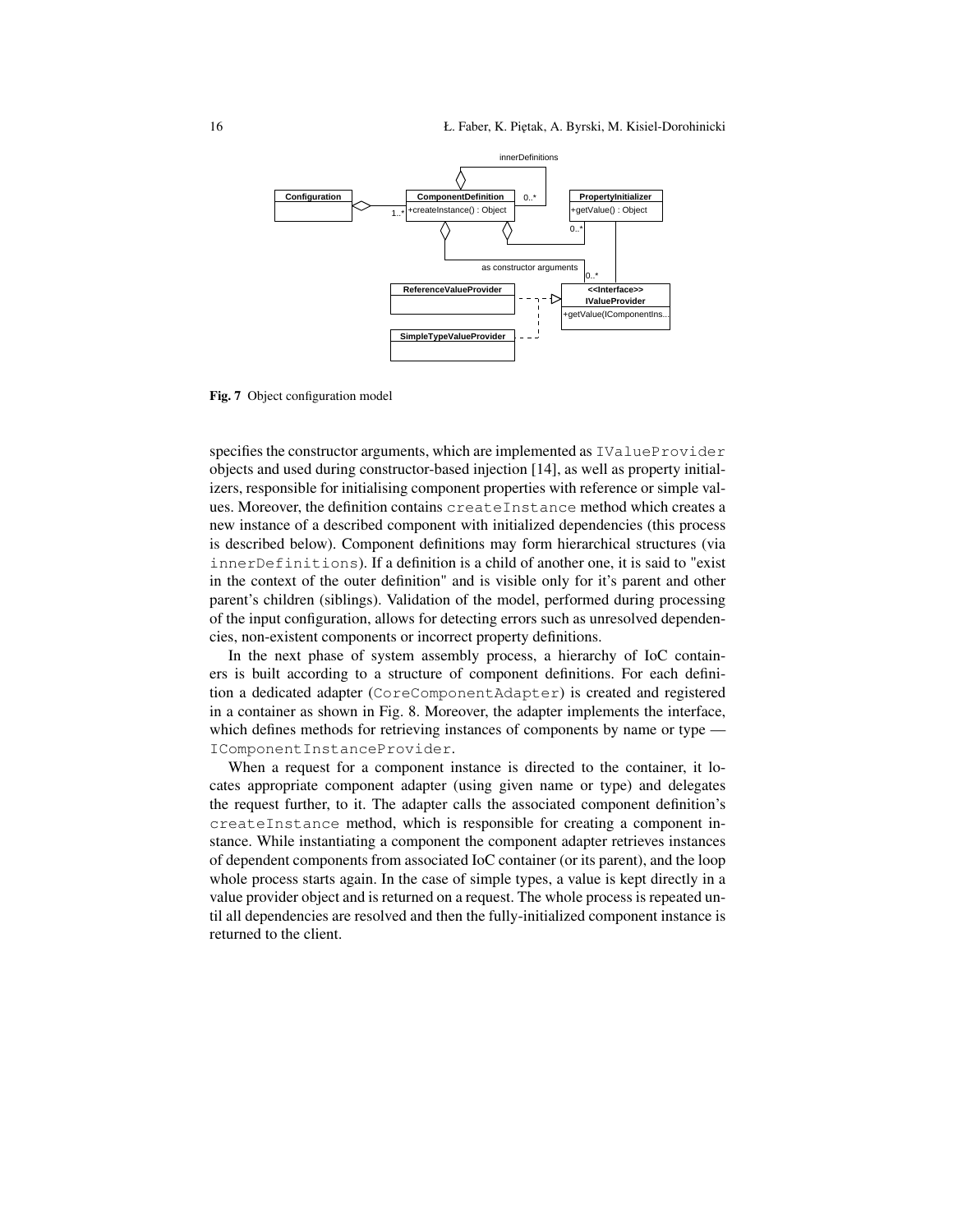

Fig. 8 Dependency Injection in AgE platform

The presented mechanism gives a possibility to build various structures of agents with their dependencies and initial properties values based on the input configuration.

# *3.6 Node architecture*

The simulation is executed in a distributed environment comprised of nodes connected via communication services. Each node is a separated process being executed on a physical machine. Nodes are responsible for setting-up and managing an execution environment for agents performing a simulation, as well as assuring communication and collaboration in distributed environment.

The main part of the node is a service bus that realize *Service Locator* design pattern. The bus is realized by *AgE component framework*, which utilizes IoC container to create and initialize an object that is a run-time instance of a service. Services are being registered in the container by the node boot-strapper or other services, based on component definitions, created using API or read from XML configuration file. A reference to a service instance can be acquired by service name or type via IComponentInstanceProvider interface.

The node distinguishes stateless and stateful services. The former offer functionality dependent only on parameters given in method call, therefore they does not hold any state and are always thread-safe. They are created on demand (at the first reference) and than their instances are cached in the container.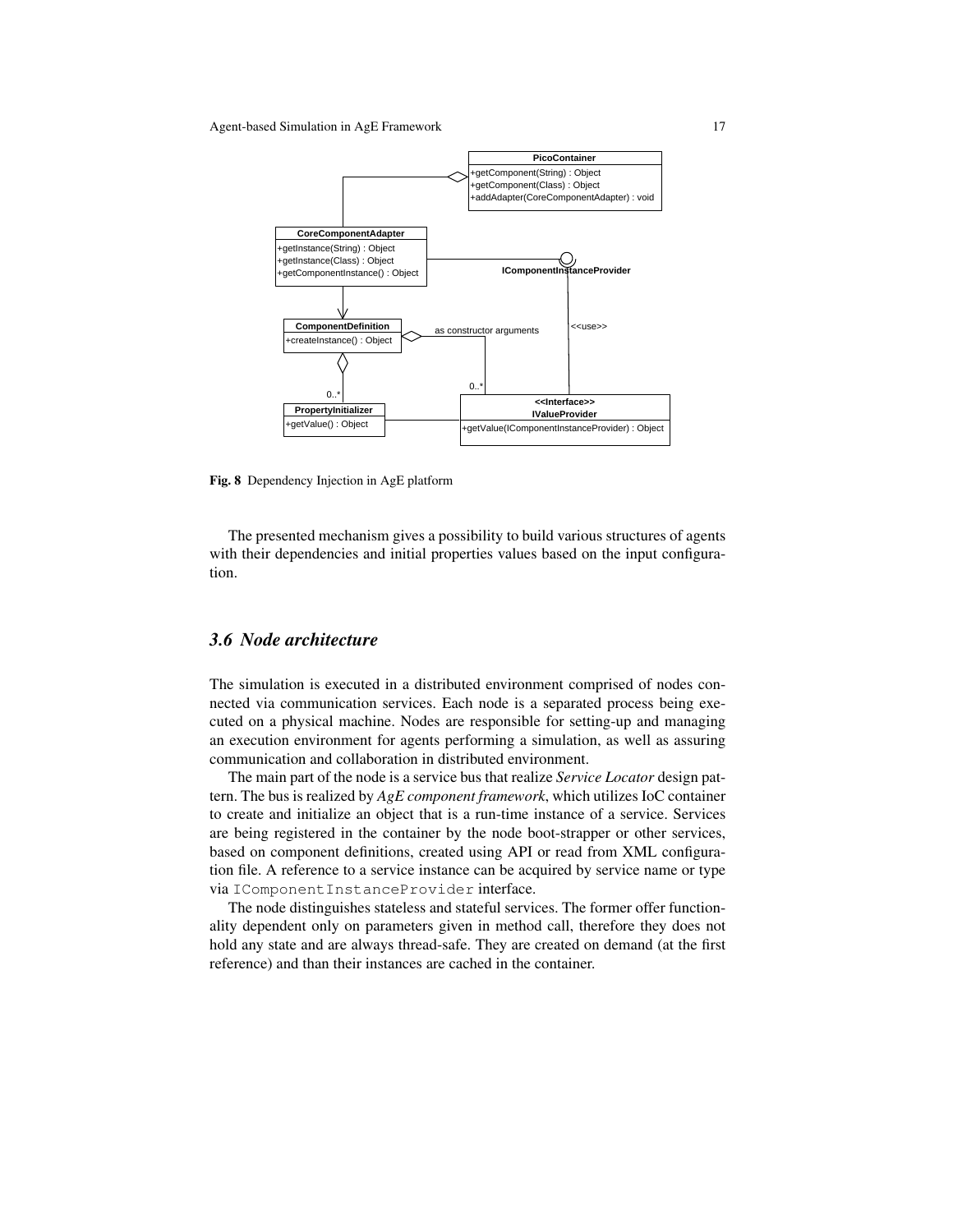On the other hand, an instance of stateful service can hold data that influences its behavior. Such services implement IStatefulComponent interface, which introduces init and finish methods, called by the service bus while creating and destroying a service instance. Instantiation and initialisation is performed during node start-up. Stateful services can be also realized as threads, that are started in init method and finished asynchronously while destroying the service.



Fig. 9 Example node with services

Fig. 9 shows an example node with registered services. The figure distinguish the main service (called *core service*), which constitutes an execution environment for agents, that provides functionalities such as global addressing schema, communication via message passing, query mechanism, life-cycle management.

This service also plays role of a proxy between agents and other services. Various services provide functionalities related to infrastructure (e.g. communication and configuration provider services), simulation (e.g. stop condition service) or external tools (e.g. monitoring service, which collects and stores simulation data for a visualisation application).

In one distributed environment particular nodes can have different responsibilities such as an end-user console, monitoring, management, and at last execution nodes. The role of a node is specified by the configuration of services plugged into its bus. Also, one can imagine a platform comprised only from a single node that works without any communication services<sup>7</sup>.

<sup>7</sup> Such configuration is often used for test purposes.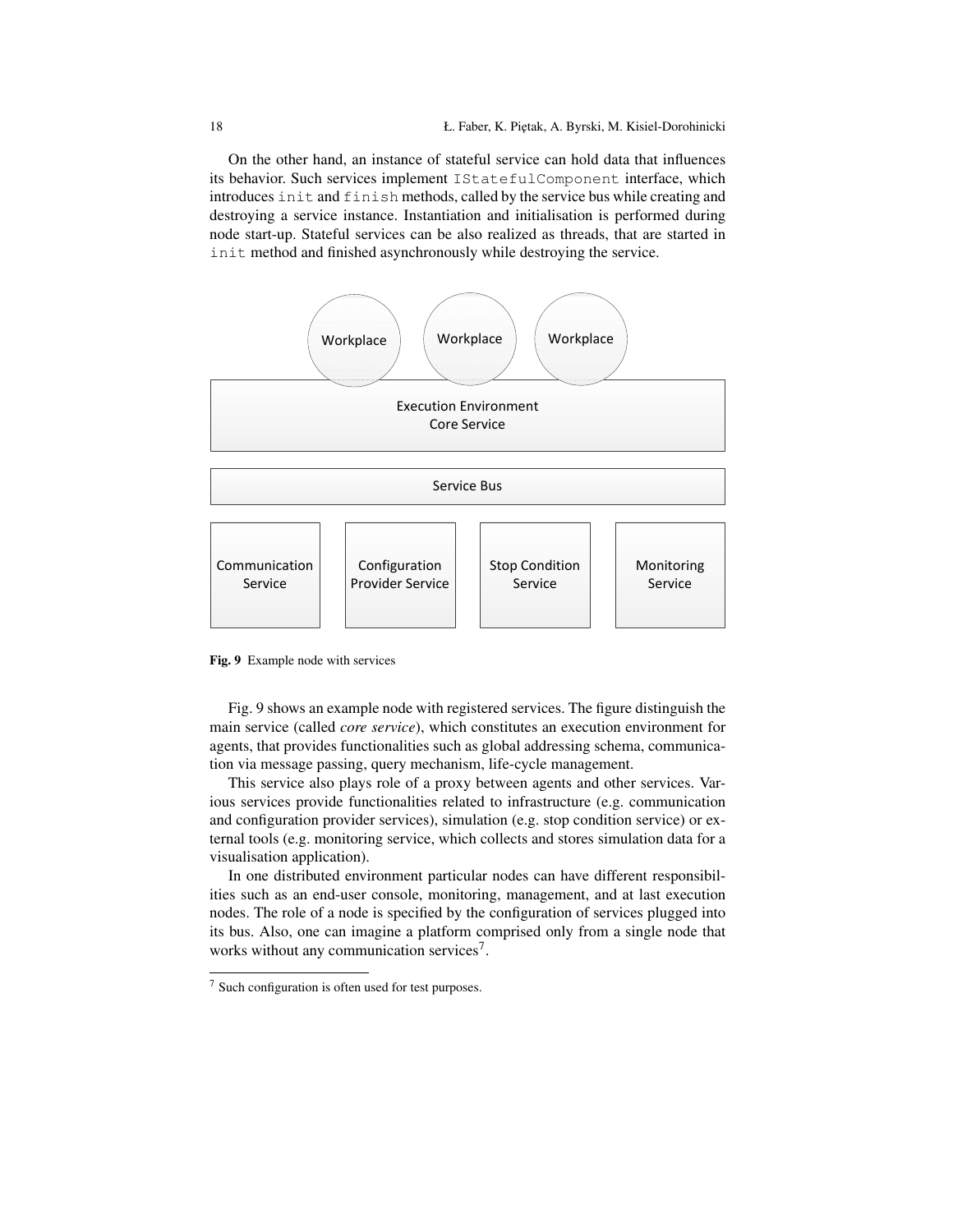### *3.7 Virtual execution environment*

The platform introduces *a virtual execution environment* in distributed systems that allows for performing operations involving top level agents (workplaces) located on different nodes without their awareness of physical distribution. Such operations are executed by the core service according to *Proxy* design pattern [15]. The service uses the communication service to communicate with core services located on other nodes. This constitutes *a global name space* of top level agents in the distributed environment. In other words, the virtual execution environment can be perceived as a realisation of *virtual root agent*.

The name space of agents can be narrowed by introducing *agent neighbourhood* that defines visibility of top level agents. An agent can perform operations only on agents from its neighbourhood. The neighbourhood is realized and managed by a topology service (Fig. 10). This allows for creating virtual topologies among agents on the top of the distributed environment. Various topology strategies such as ring, grid, multi-dimensional grid can be applied in simulations.



Fig. 10 Virtual execution environment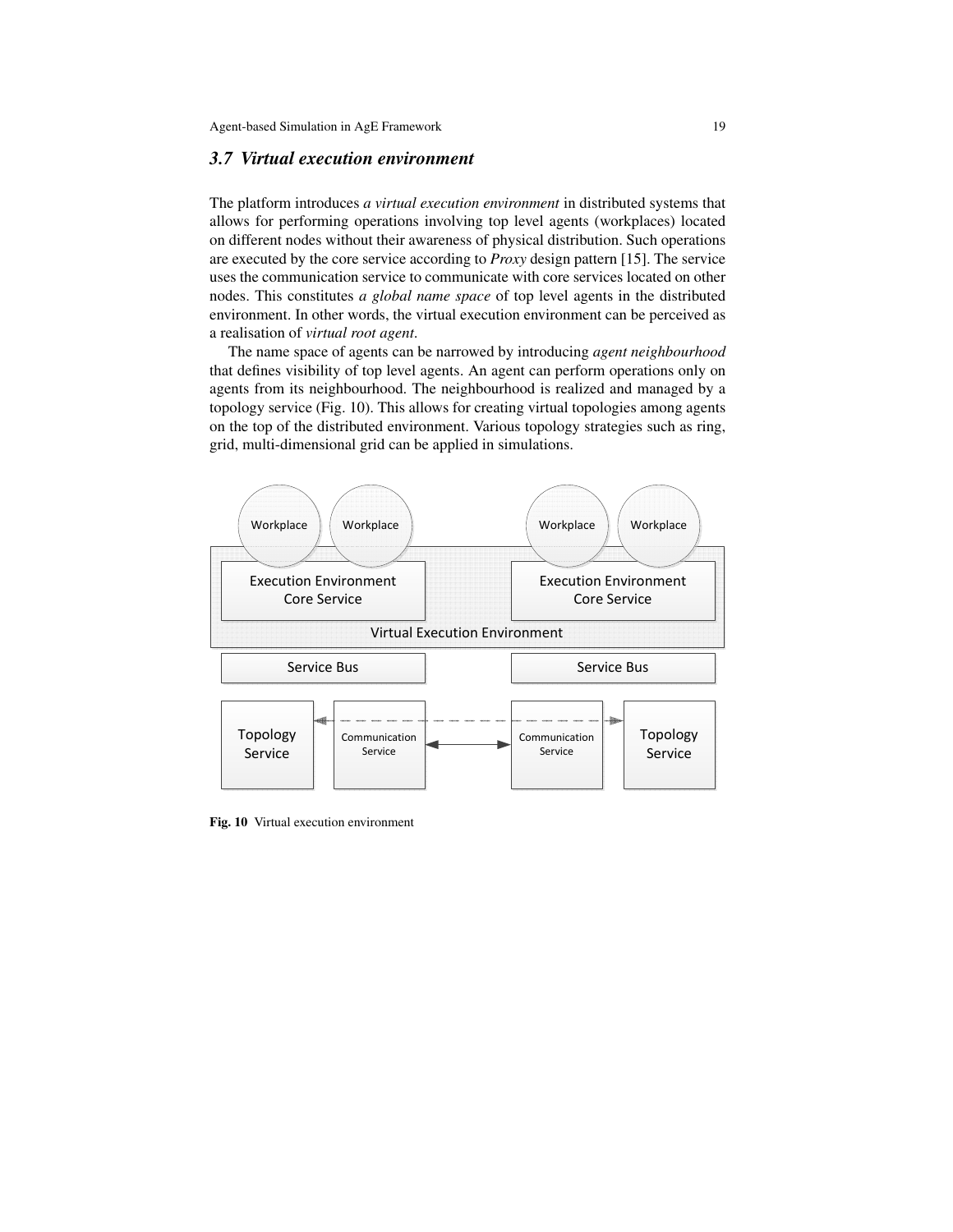# 4 Implementation of sample case study in selected platforms

To compare most basic mechanisms provided by chosen platforms a scenario needs to be defined, to be reviewed in every system. As 'most basic' we understand following elements (they were described in the section 2.1):

- life cycle of agents,
- organisation of agents,
- communication between agents (with possibly distributed data or interactions),
- level of coupling in the case of replacing an agent behaviour.

The (very simple) scenario that uses all of this elements can be described as follows:

- 1. Create and initialize a simulation with two agents.
- 2. Start the simulation. The agents should locate each other and start exchanging messages saying 'hello'.
- 3. Stop the simulation.
- 4. Change the implementation (behaviour) of the second agent (however, it still should send messages to the other agent).
- 5. Start the simulation again.

The diagrams 11 and 12 show interactions between these two agents before and after replacing the second one implementation.



Fig. 11 First phase of the scenario.



Fig. 12 Second phase of the scenario.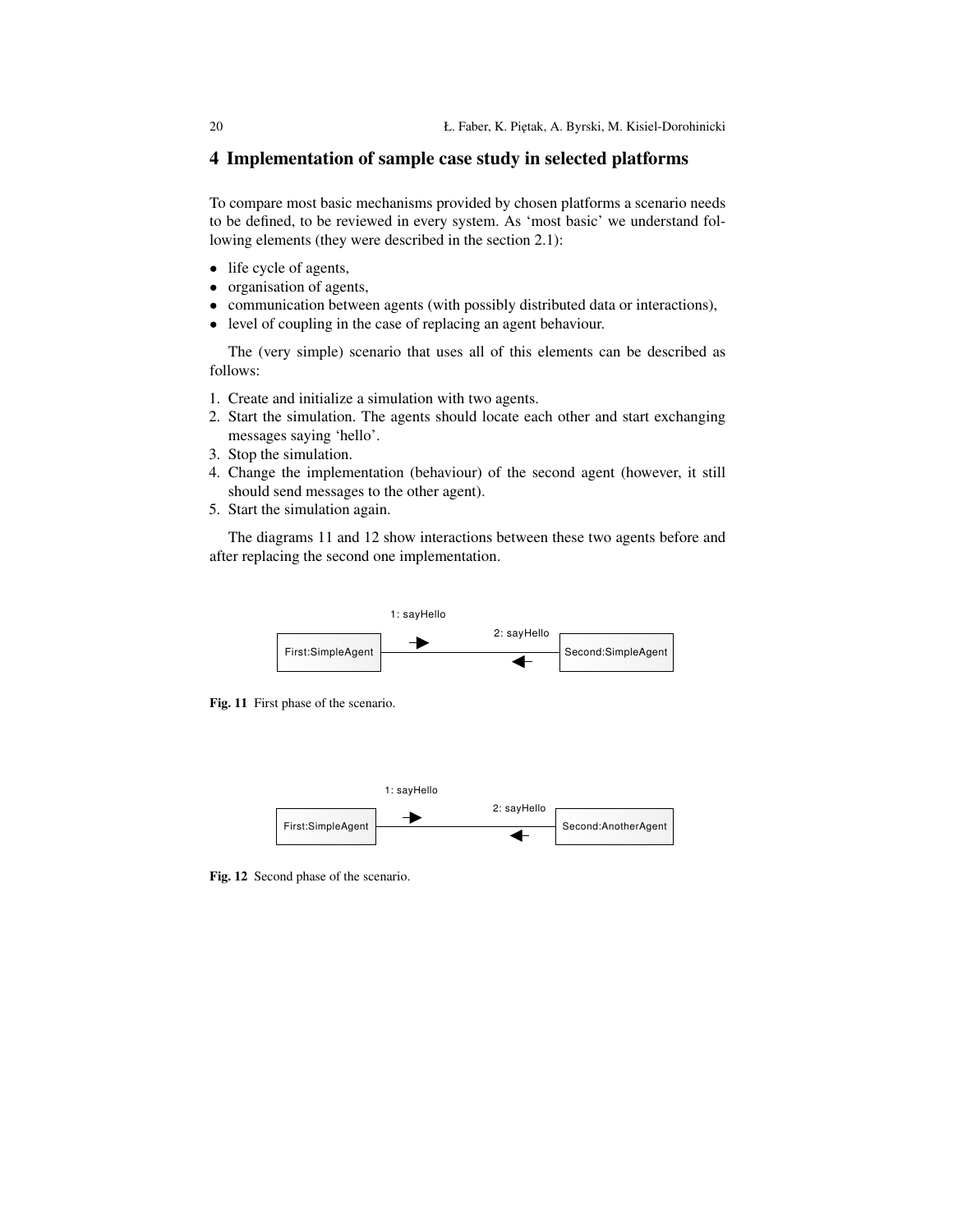# *4.1 MASON*

We have tested the scenario against the version 16 of the MASON.

#### Life cycle of agents

Simulation in MASON is created by inheriting from the SimState class. The execution of the simulation is started by calling the doLoop() method.

Agents are created either by implementing one of child interfaces of the Steppable interface, that requires a definition of the step() method. An instantiated agent needs to be scheduled to execute. It is done by calling one of methods of the Schedule instance located inside the simulation. For example, the following code schedules an agent to run repeatedly every unit of time:

```
Steppable agent = ...;
schedule.scheduleRepeating(agent);
```
### **Organisation**

Agents may create a social network within a simulation. A social network, in MA-SON terms, is an undirected graph (or multi-graph) whose edges may be labeled and weighted. It opens possibilities to create arbitrarily complex relations between agents.

Moreover, MASON provides models for spatial organisation of agents. Using the Continuous2D class a plane for agents to be placed in could be created. Then, we could obtain agents to interact with on the base of their distance from the requesting agent:

```
Bag neighbours =
   space2d.getObjectsWithinDistance(myPosition,
   distance);
```
Where myPosition is a position of the agent and a distance is a number of the double type.

#### Communication

MASON does not provide any specific communication capabilities to agents. There is no distribution support either. Thus the developer needs to implement its own solution.

In the simplest case, communication can be realized with the usage of methods calls. It is a reasonable solution due to the fact, that the agent usually obtains a reference to its potential communication partners in some way (e.g. the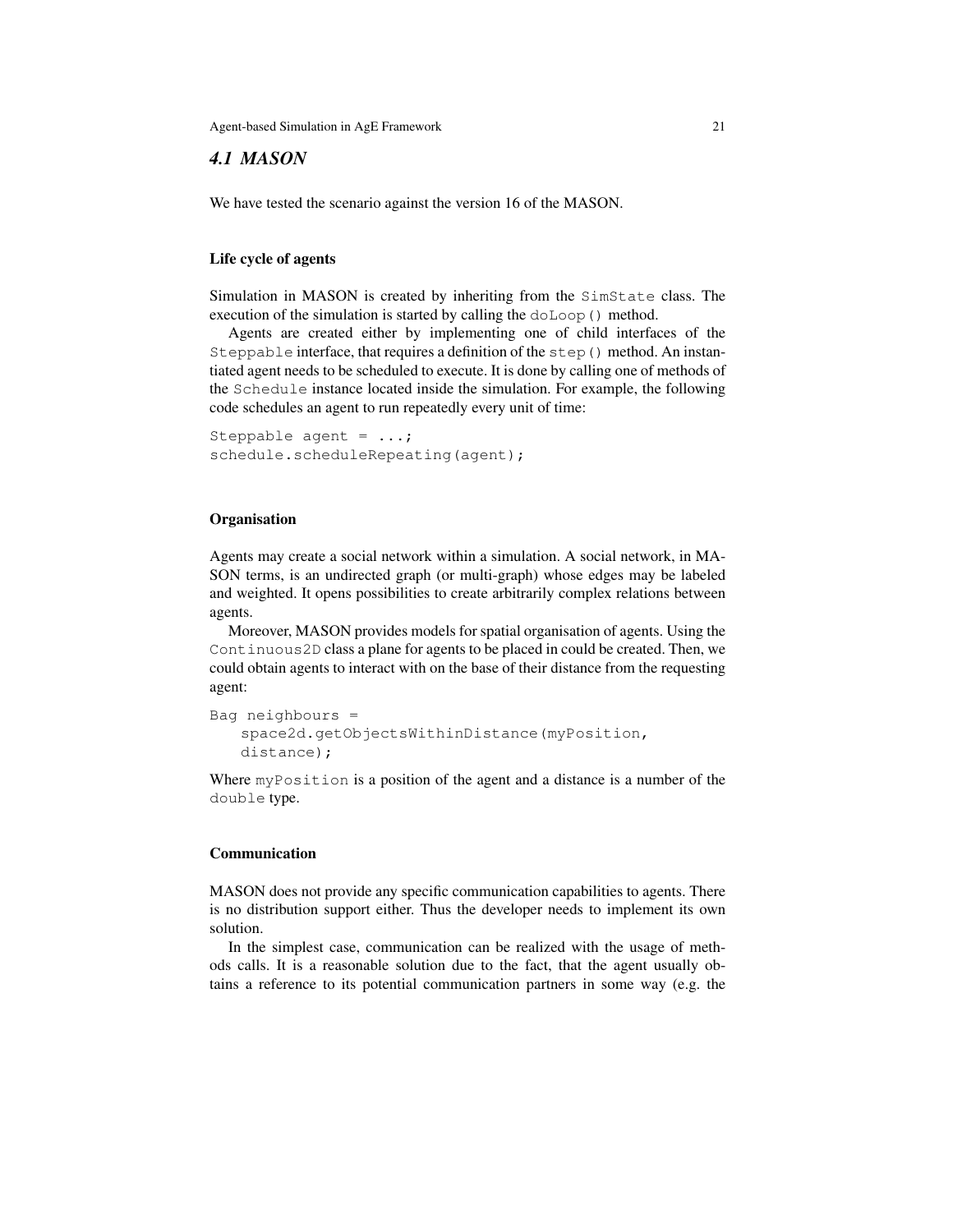getObjectsWithinDistance returns a bag of real agent objects). For example, saying 'hello' to all neighbours could be implemented as:

```
Bag neighbours =
   space2d.getObjectsWithinDistance(myPosition,
   distance);
for(int i = 0; i < neighbours.numObjs; i+1{ if(neighbours.objs[i] != this) {
    ((Agent)neighbours.objs[i]).sayHello(this);}
}
```
A reference in the sayHello method can be used by the partner to respond to the call.

Distribution could be also added to the system but it would require the user to develop a complete solution (probably specific to the simulation) that would allow more-or-less transparent communication between separate MASON instances.

#### Coupling

A change of a behaviour of an agent is costly. MASON does not provide any builtin features to easily replace implementations of simulation objects (e.g. there is no configuration mechanism that would allow to define a specific implementation for a particular simulation run). Code (of an agent or the simulation initialisation) need to be changed and recompiled in order to use a new behaviour.

On the other hand, MASON provides utilities to build a GUI. One can make use of them to provide a way for the user to load new classes or change simulation parameters. However, it still needs to be programmed by the developer of the simulation.

# *4.2 RePast*

We base this description on RePast Simphony 2.0 beta as this is a version currently recommended to use by developers.

### Life cycle of agents

An agent in RePast is created as POJO — there is no requirements directed towards its implementation. To be able to run in the simulation it needs to have one of its method annotated with a scheduling plan. It is possible to use, for example, an active scheduling in the form of the ScheduledMethod annotation or the reactive one — the Watch annotation.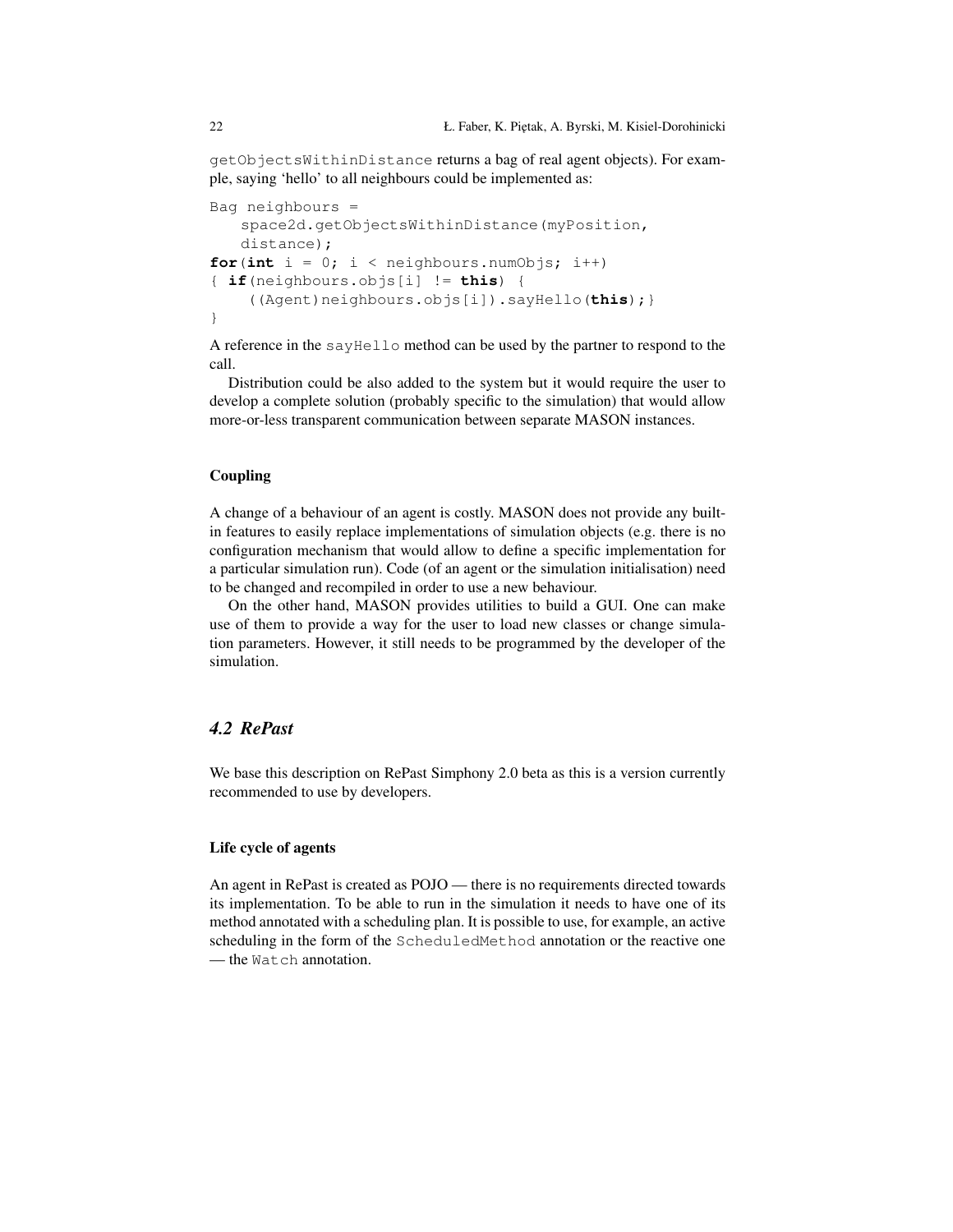We would like to have an agent to execute in every step of the simulation since its beginning:

```
class Agent {
  ...
  @ScheduledMethod(start=1, interval=1)
 public void performStep () {
    ...
  }
}
```
The simulation is initialized and built by a ContextBuilder implementation that should be provided by the developer. It's implementation is dependent on the specific use-case but RePast provides a default version that behaves like a collection (i.e. java.util.Collection) of agents.

#### **Organisation**

Similarly to MASON, RePast allows for spatial organisation of agents on multidimensional continuous spaces or grids (however, there is no simple way to obtain neighbours of the object). Moreover, there is a graph organisation model that allows to construct arbitrarily complex networks of agents. It can be created in the context using:

```
NetworkBuilder<Object> builder = new
   NetworkBuilder<Object>("agents", context, true);
builder.buildNetwork();
```
And then, the agent, can obtain associated agents using (the graph is directed):

```
Network<Object> net =
   (Network<Object>)context.getProjection("agents");
for(Agent agent : net.getSuccessors(this)) {
  ...
}
```
Several other projections, like  $\text{GIS}^8$ , are also available.

#### Communication

RePast does not offer any built-in messaging or interaction mechanisms beside plain method calls. As in MASON, it is possible to build a specific communication protocol for the particular simulation.

<sup>8</sup> Geographic information system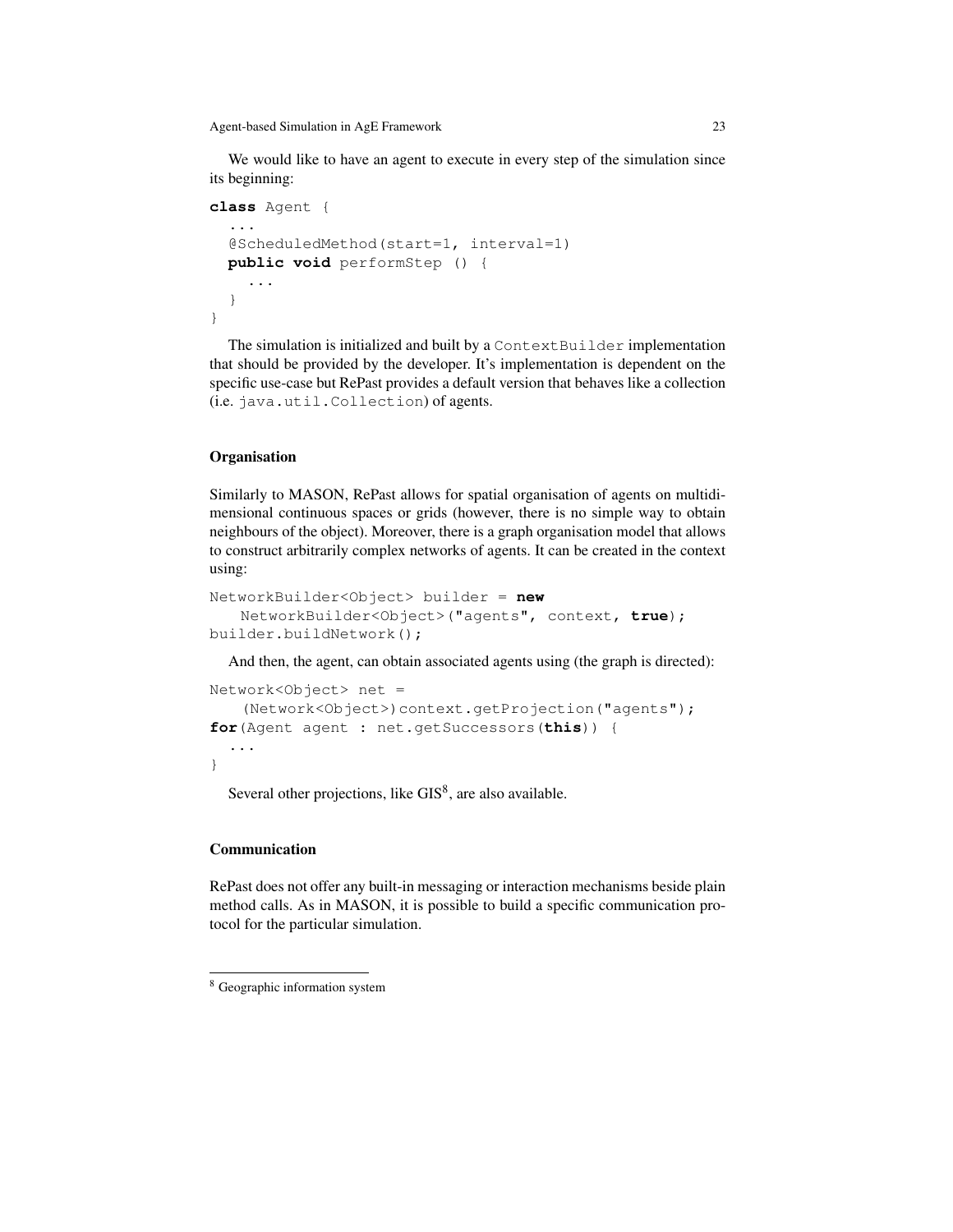On the other hand, RePast has a support for the computation distribution using GridGain<sup>9</sup> or Terracota<sup>10</sup> plugins.

### Coupling

RePast is similar to MASON also in this aspect. Agents depend on each other's interfaces and a simulation is constructed in a compiled builder. However, there is a support for specifying model parameters in configuration files (parameters.xml). Some components of a scenario may also be specified (and thus easily replaced) in the configuration.

# *4.3 MadKit*

We used the version 4.2.0 of the project as it seems to be recommended release (although there are alpha releases of the version 5).

### Life cycle of agents

Usually agents in MadKit are implemented by inheriting from the Agent class, representing a threaded agent. The main behaviour of such an agent can be provided by its creator in the live() method. Additionally, actions to be executed on agent initialisation and finalization can be specified by implementing activate() and end() methods.

In the discussed scenario a messaging in a do-while loop guarded by some condition could be simply implemented:

```
public class SimpleAgent extends Agent {
  ...
 public void live() {
    do
    {
      exitImmediatlyOnKill();
      ...
      pause(100);
    } while(someCondition);
  }
}
```
<sup>9</sup> http://www.gridgain.com/

<sup>10</sup> http://www.terracotta.org/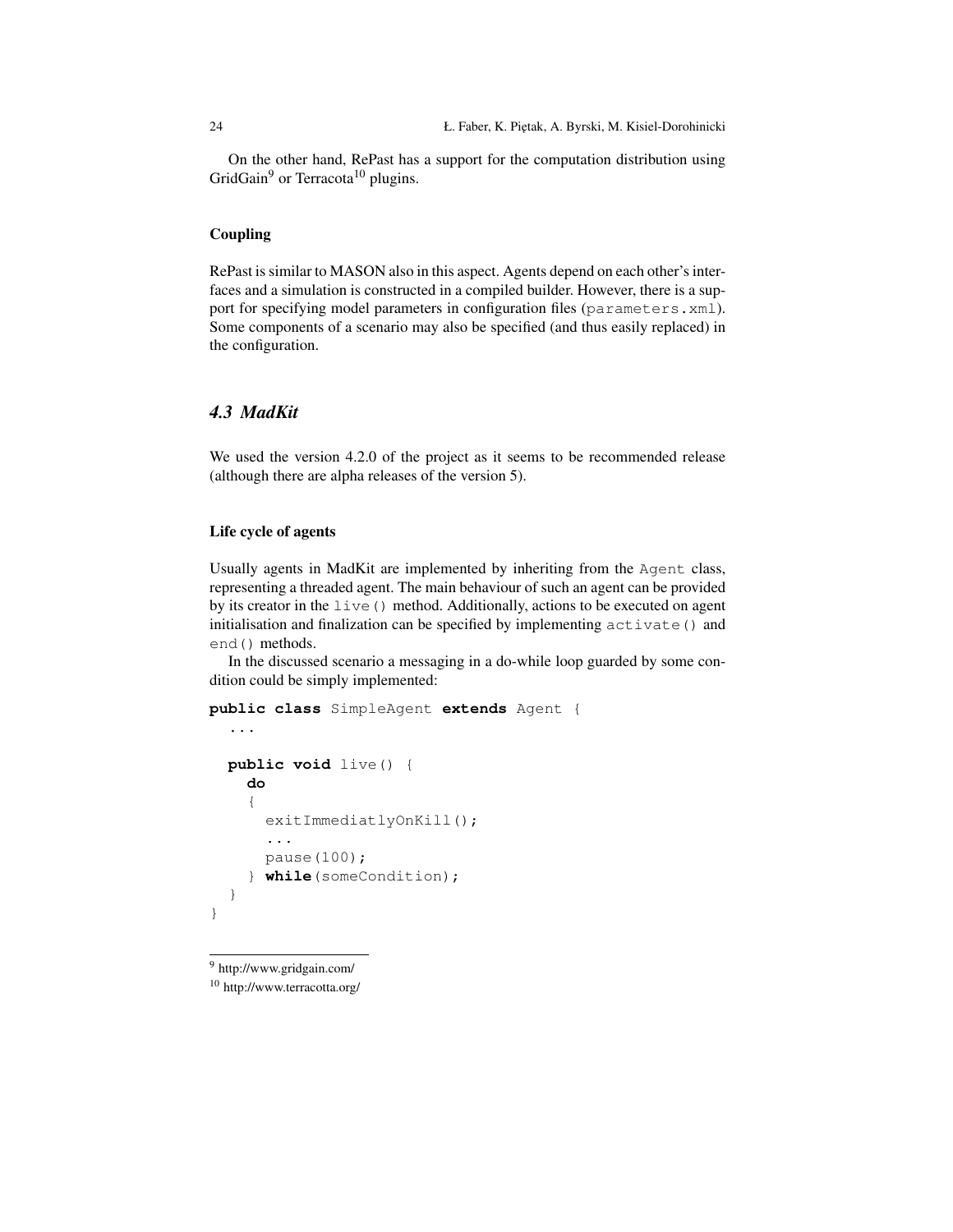The exitImmediatlyOnKill() call is a way for an agent to check that it should stop its operation.

Furthermore, MadKit also allows to create agents with more general scheduling semantics thanks to AbstractAgent and Scheduler classes. The former is used as a base class for non-threaded agents and the latter is a scheduling agent that can execute methods of other agents according to the user specification, with the usage of so-called activators.

#### **Organisation**

MadKit offers a possibility for agents to organize into groups. An agent may want to become a member of some group and have a specific role within it. It can be done by firstly locating a specific group and then requesting a role with the requestRole() method or alternatively, by creating a completely new group. It can be done from the mentioned earlier activate method, called when the agent is started:

```
public void activate() {
  ...
  if (!isGroup("simple-exchange")) {
    createGroup(true, "simple-exchange", null, null);
  }
  requestRole("simple-exchange", "first-agent", null);
}
```
Firstly, the condition is checked, whether the group interesting for us exists and, if not, the agent creates it. Then, it tries to join this group with the role *first-agent*.

### Communication

Mechanisms for the local messaging is provided directly in the base class of an agent as few versions of the sendMessage() method. In the discussed case we want to exchange messages between two agents. One can choose between two approaches: explicitly locating a communication partner and obtaining its address or by using its role name. The latter has an advantage of decoupling agents interactions from concrete agents instances — i.e. the partner can be easily replaced without introducing any change in the other agent.

```
Message message = new SpecialMessage();
sendMessage("simple-exchange", "second-agent",
   message);
```
Received messages are stored in a queue and can be obtained when needed by a call to the nextMessage () method.

It is also possible to use a distributed communication. However, this feature is not directly built into the system. MadKit follows an approach of the 'agentification' of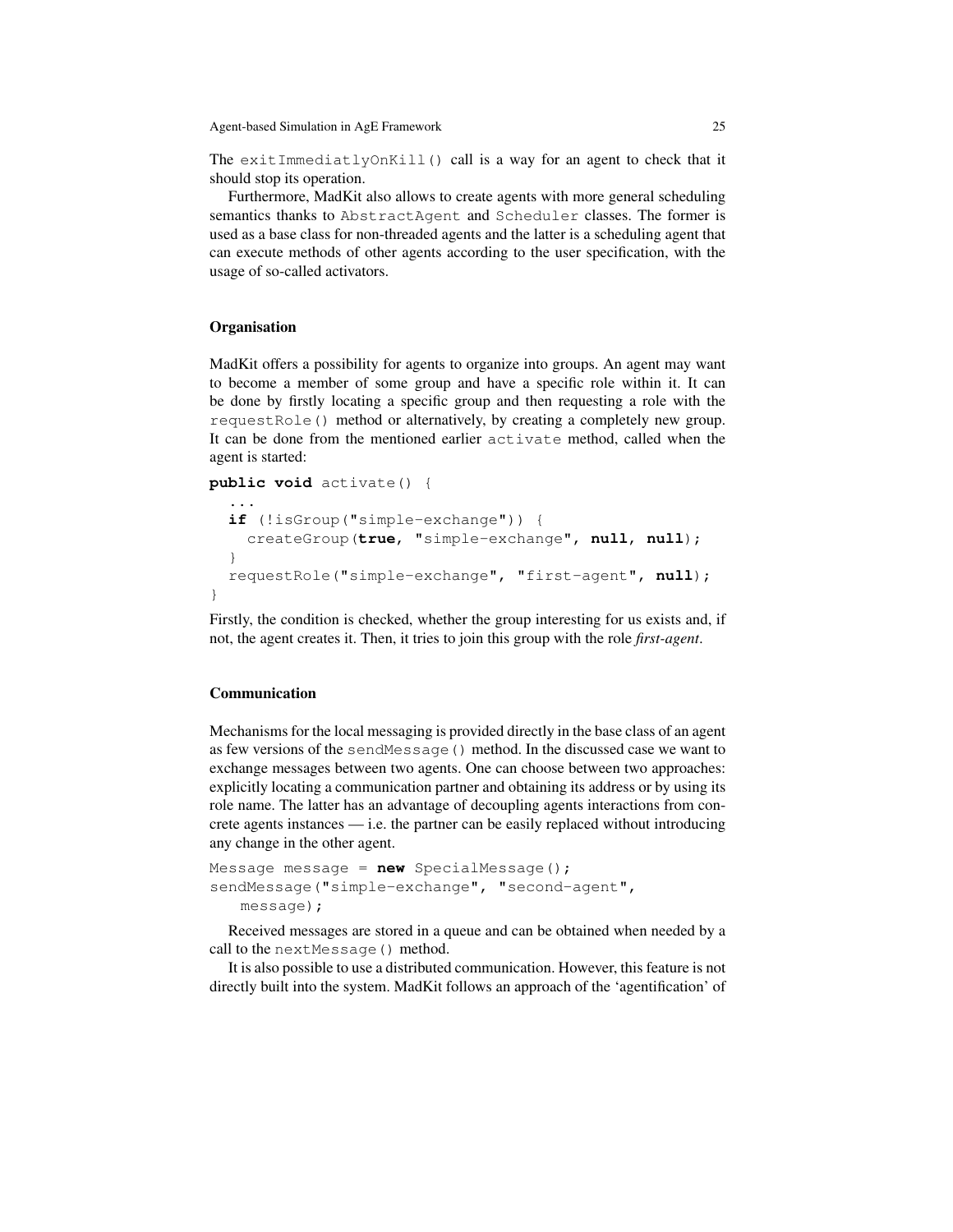services. The user has to introduce an agent that will be able to handle routing and forwarding of non-local messages. Such an agent needs to handle the *communicator* role in the *system* group. When a message that is non-deliverable within a local environment is sent, this agent will receive it and should forward it to another remote communicator.

### Coupling

Coupling between agents is low, as most of the interactions is performed using a built-in messaging system that reduces a need to know each other agent interfaces. Most of the services are also built as agents (due to aforementioned 'agentification') and they are often identified by a specific role in the agent community and not by an interface. Thus, it is possible to change parts of the system as easily as casual agents.

MadKit GUI allows for simple changes to behaviour using a built-in code editor, so it is possible to stop the simulation, modify the agent code and rerun it. Similarly, agents can be added to or deleted from the simulation during runtime.

# *4.4 AgE*

We have based this analysis on the version 2.5.0 (current stable) of the platform.

#### Life cycle of agents

As described on the page 10 the life cycle of an agent is well-defined. However, in most cases only the step method must be provided by an agent creator. This method is called once in every step of the computation.

AgE requires an agent to implement the IAgent interface. It also provides a default implementation of it in the SimpleAgent class that leaves only the aforementioned step() method unimplemented.

### **Organisation**

Agents are organized in a tree structure. In this scenario three agents should be used: a workplace (that is a root of a tree) and two leaf agents on the second level of the tree. This structure is defined in the configuration file:

```
<agent name="workplace"
   class="org.jage.workplace.IsolatedSimpleWorkplace">
  ...
  <list name="agents">
```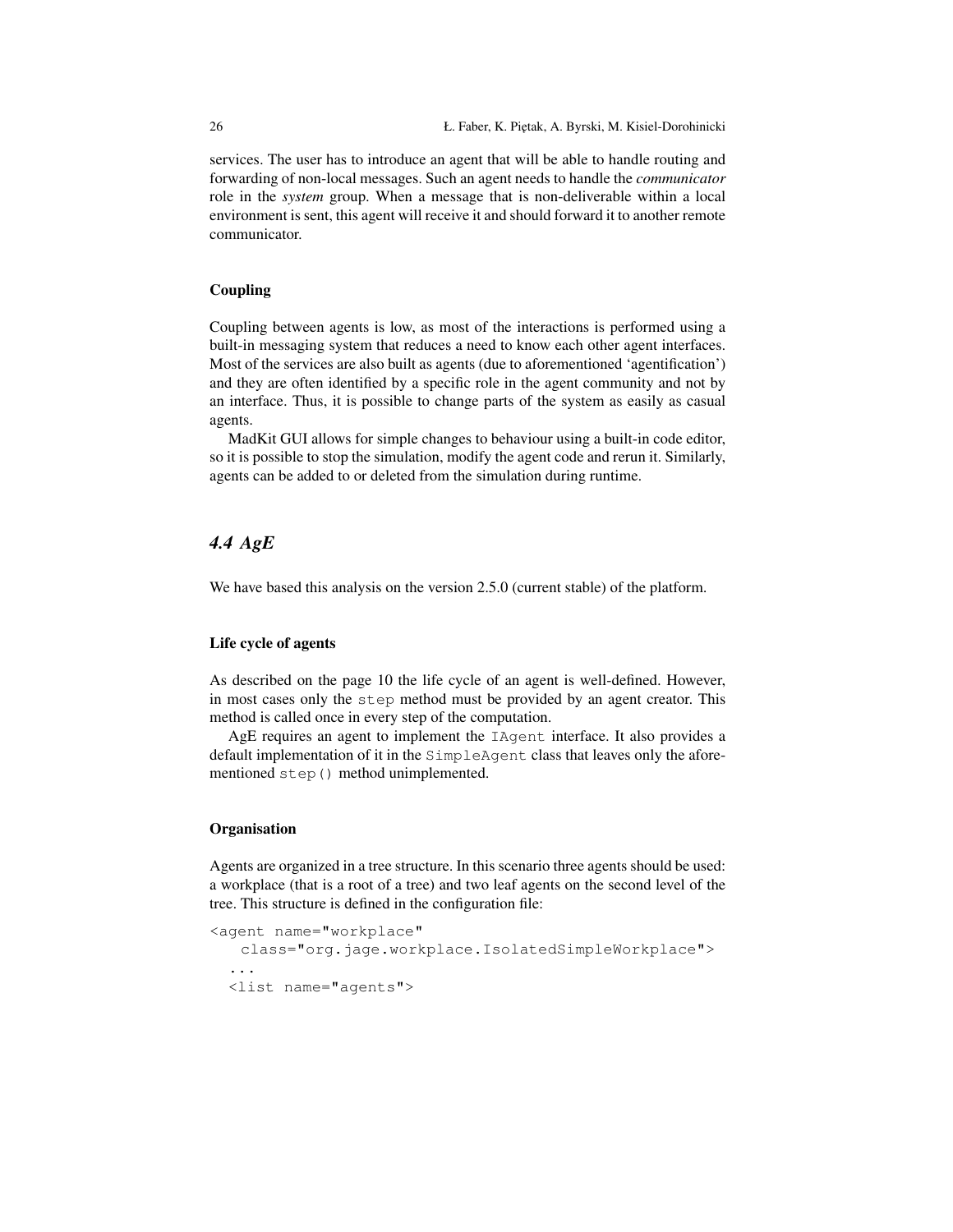```
<agent name="agent1"
       class="org.jage.example.SimpleAgent">
      ...
    </agent>
    <reference target="agent1" />
    <agent name="agent2"
       class="org.jage.example.SimpleAgent">
      ...
    </agent>
    <reference target="agent2" />
  </list>
  <property name="agents">
    <reference target="agents" />
  </property>
</agent>
```
We define the workplace (which is represented by the built-in IsolatedSimpleWorkplace class) and, within it, a list of two agents of the type SimpleAgent.

### Communication

AgE provides a specialized mechanism for sending messages. However, if one wants to send a message to a specific agent, he needs to obtain its address first (alternatively, an agent can send a broadcast message). It is usually done by querying the environment of the agent.

A sample query may look like this:

```
AgentEnvironmentQuery<SimpleAgent, IAgentAddress>
   query = new AgentEnvironmentQuery<SimpleAgent,
   IAgentAddress>(IAgentAddress.class);
query.select(agentAddress());
Collection<IAgentAddress> answer =
   queryEnvironment(query);
```
The part responsible for obtaining addresses of agents is the agentAddress() selector. The call to the queryEnvironment() method executes a query over the calling agent's environment (in which its partner is located).

Then, the agent can send a message:

```
Header<IAgentAddress> header = new
   Header<IAgentAddress>(getAddress(), new
   UnicastSelector<IAgentAddress>(receiverAddress));
Message<IAgentAddress, String> textMessage = new
   Message<IAgentAddress, String>(header, "hello");
sendMessage(textMessage);
```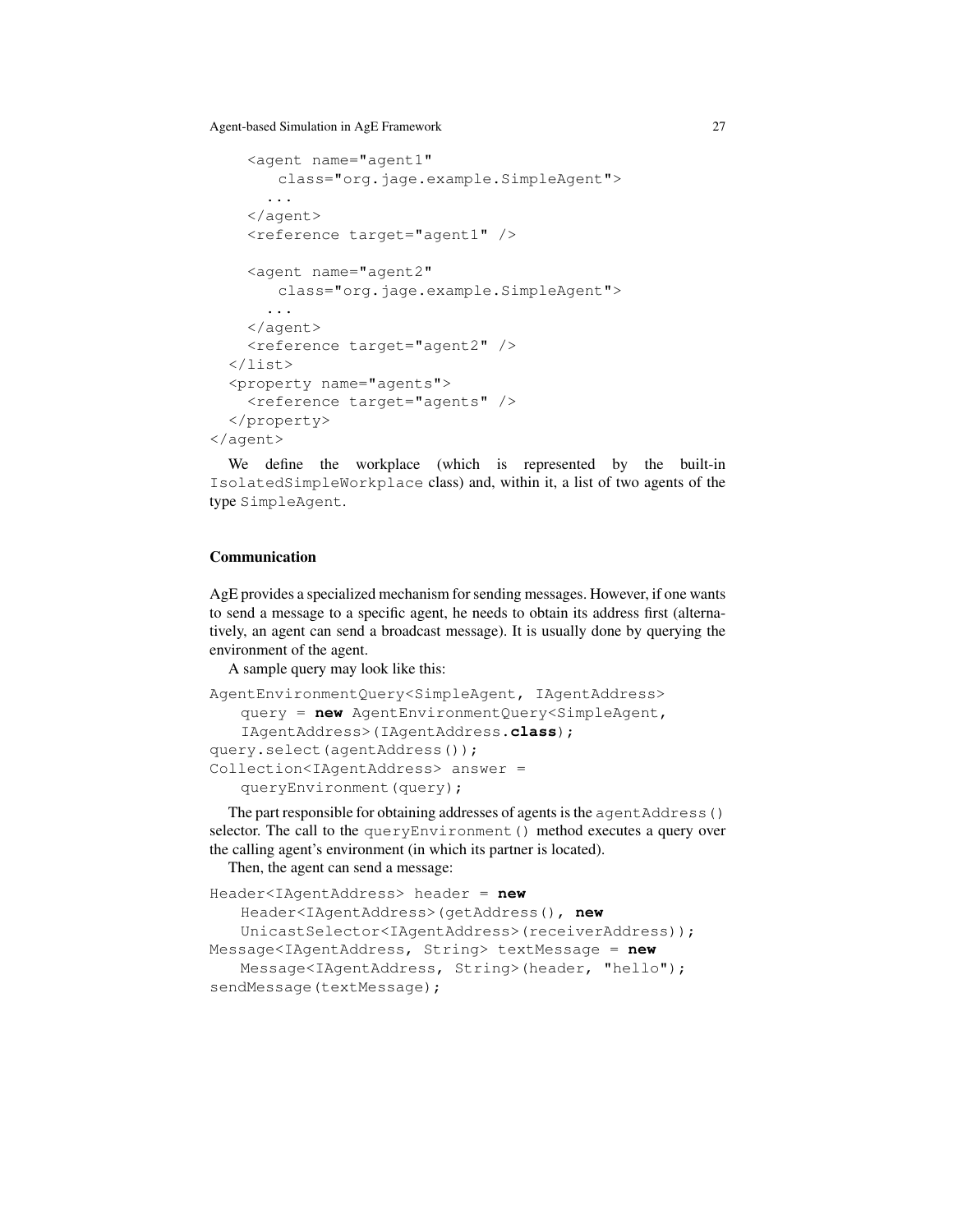At the moment AgE does not provide any means to distribute computation. However, work on this topic has already been started.

### Coupling

In AgE, by applying separation of interfaces and providing communication and queries mechanism, agents, their dependencies and platform elements are very low coupled. Moreover, utilizing components techniques gives the wide opportunities to easily create flexible and customizable simulation systems. Particulary, agents structure, their behaviour or even simulation parameters can be easily changed by providing modified runtime configuration. Such changes do not require any code updates so that the platform components and libraries do not have to be recompiled. One can also imagine that multiple similar simulations can be run in batch-mode (one after another) without any user inference.

# *4.5 Summary*

We have reviewed four different multi-agent frameworks and analysed facilities offered by them that allows us to create a simple simulation. Each of mentioned systems has its strengths and weaknesses in particular aspects of its usage in solving problems.

All of the systems have defined some kind of a life-cycle for agents. Some of them enforce it in a rather strict way (AgE, MadKit) and some provide very flexible mechanisms for scheduling an agent (RePast, MASON). Only RePast offers an easy way to schedule many methods from a single POJO class.

The second considered aspect was a possibility to organise agents in different ways. Both MASON and RePast have a good support for many (possibly co-existing in one simulation) organisational schemes (graphs, spatial neighbourhood, etc.). On the other hand MadKit requires following a strict Agent/Group/Role model but due to its flexibility one could possibly implement other arbitrary models with little effort. AgE also provides only one possible organisational model — a tree structure of agents.

The next aspect was communication and distribution. There is no defined communication schemes in RePast and MASON. The user has to rely on plain method calls or build their own mechanism. MadKit and AgE have chosen more strict approach and provide messaging facilities. Additionally, AgE has other means of communication available: queries and object properties. From described platforms only RePast provides an out-of-the-box way to distribute computation. In the rest of platforms user is required to come up with their own approach to this problem.

The last aspect was coupling. RePast and MASON both introduce a lot of interdependencies between agents (due to method calls as a messaging scheme) and with a platform (e.g. no built-in dependency injection). MadKit follows the scheme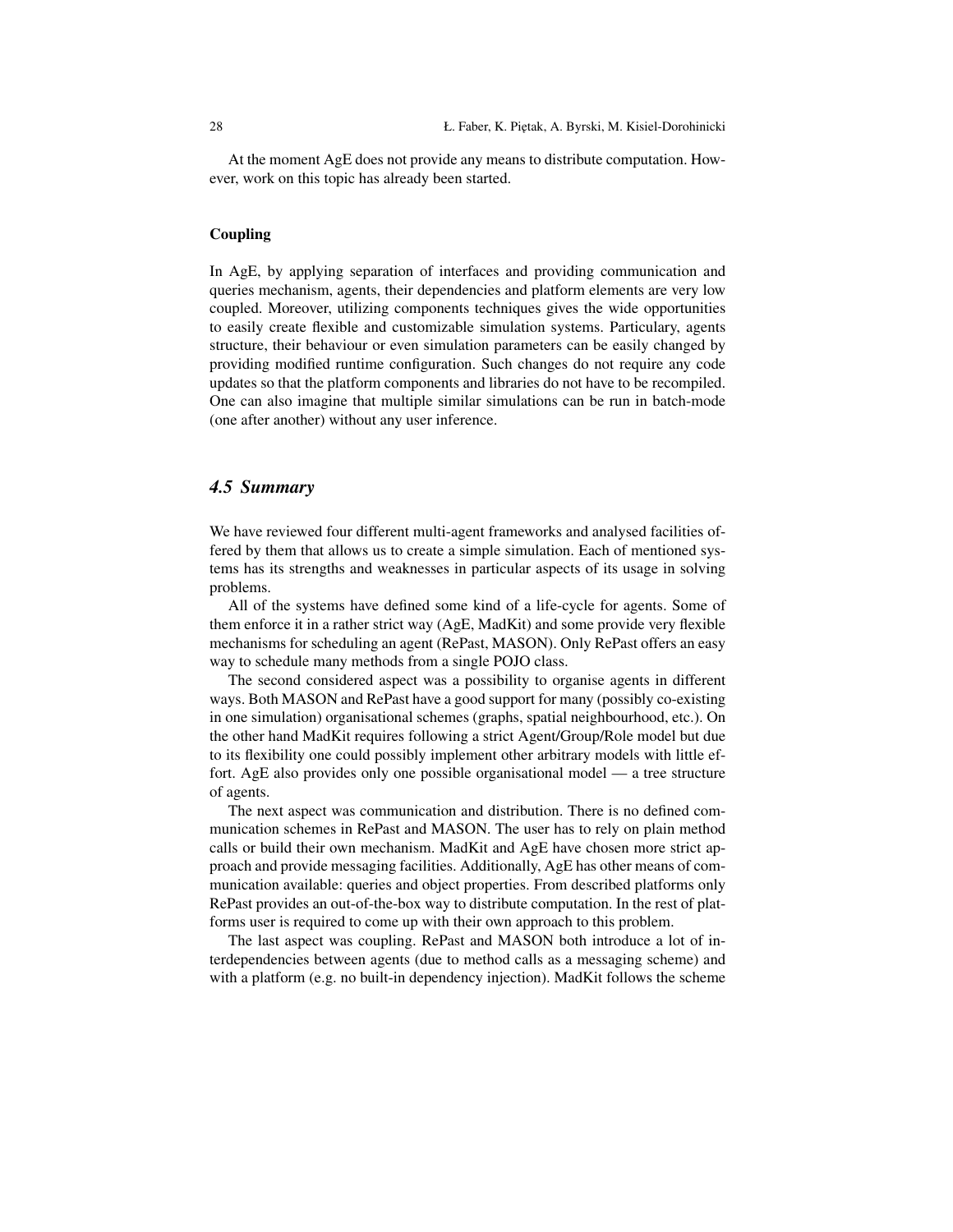of agentification of services and also has rather low coupling between agents. AgE provides most advanced solutions regarding the decoupling and offers such facilities as external configuration, DI or easy runtime modifications.

# 5 Conclusions

In the course of the contribution, a review of selected Java-based, agent-oriented simulation frameworks was presented. The most important, in opinion of the authors, features of these programming environments were evaluated, such as agents life cycle management, inter-agent and agent-platform communication support, agents society organisation, distributed environment facilities, as well as the overall status of their development. The evaluation was conducted for the most popular general-purpose frameworks, such as MASON, RePast and MadKit, and proved that they had many advantages, such as overall maturity, sophisticated GUI or support for different scripting languages. However it was found that they all lacked either component-oriented features or built-in support for the low coupling of simulation structures. This leads to possibly inflexible designs, which makes it difficult to change isolated parts of the simulation system without altering their contextual dependencies.

Based on this scarce evaluation, the technical issues of AgE software environment were discussed. The platform seems to provide a well-suited execution environment for running agent-based simulations. It seems especially usefull when taking into consideration one of the most important issues of software engineering: flexibility and extensibility, which is achieved by the component-based design. Therefore it is very easy to extend the simulation prepared in AgE by changing its parts, parameters, upgrading them to the next versions etc.

The work on AgE development continues, in the near future implementation of user interface, monitoring facilities, experiment scheduling and persistence of results (among others) are planned to be completed.

### References

- 1. Almasi, G., Gottlieb, A.: Highly Parallel Computing. Benjamin-Cummings publishers, Redwood City, CA (1989)
- 2. Alur, D., Crupi, J., Malks, D.: Core J2EE Patterns: Best Practices and Design Strategies. Prentice Hall (2003)
- 3. Banks, J., Carson, J., Nelson, B., Nicol, D.: Discrete-Event System Simulation. Prentice Hall (2009)
- 4. Bellifemine, B., Poggi, A., Rimassa, G.: Jade a fipa-compliant agent framework. In: Proc. of PAAM'99, London, pp. 97–108 (1999)
- 5. Bergenti, F., Gleizes, M.P., Zambonelli, F.: Methodologies and Software Engineering for Agent Systems. Kluwer Academic Publisher (2004)
- 6. Bhasker, J.: A SystemC Primer, Second Edition. Star Galaxy Publishing (2004)